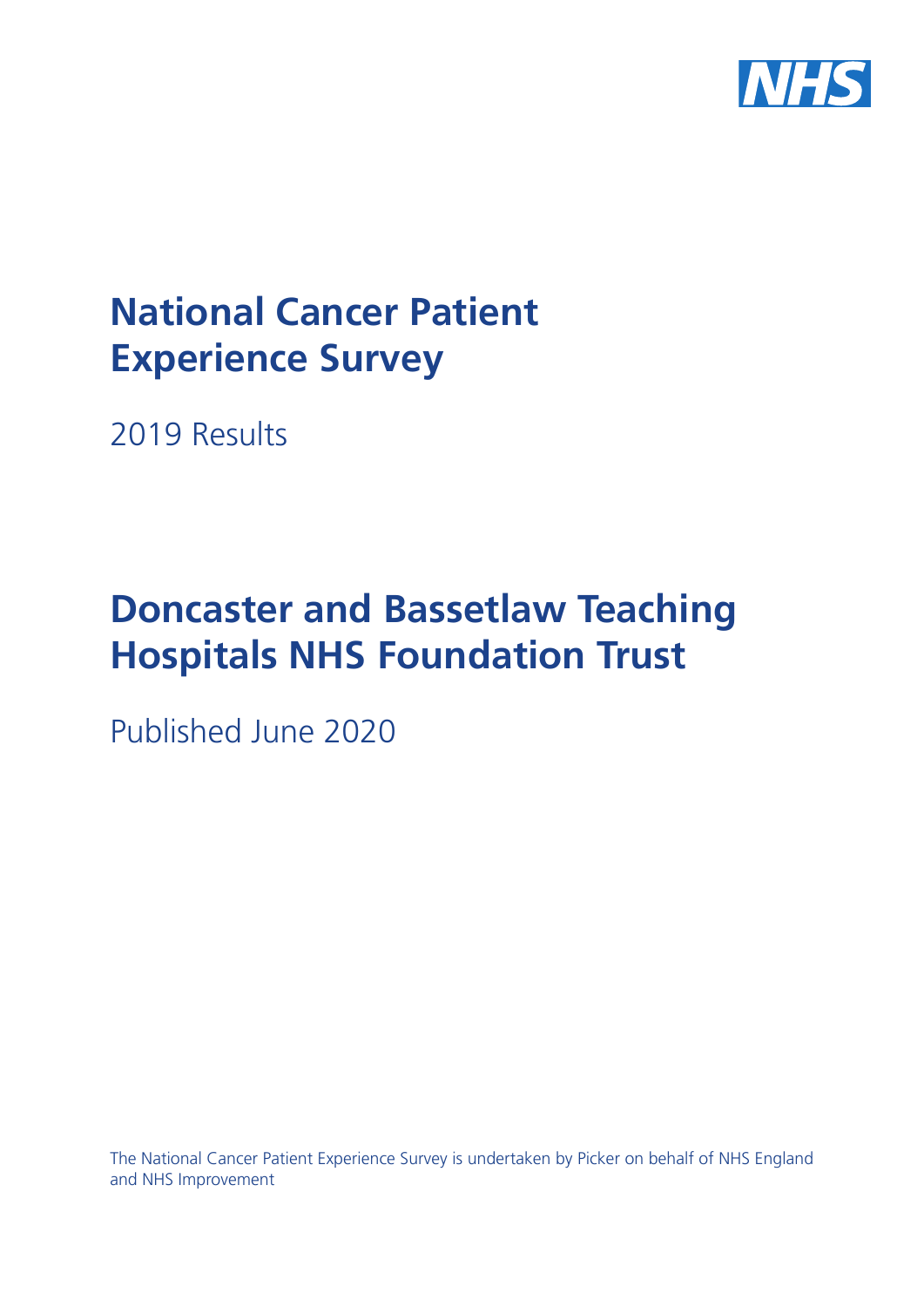# **Executive Summary** Case Mix Adjusted scores

#### **Cancer Dashboard Questions**

The following seven questions are included in phase 1 of the Cancer Dashboard developed by Public Health England and NHS England:

Q61. Patient's average rating of care scored from very poor to very good

| 0   | $\overline{2}$                                                | 3 | 4 | 5 | 6 | 7 | 8 | 9   | 10                                                                                            |  |
|-----|---------------------------------------------------------------|---|---|---|---|---|---|-----|-----------------------------------------------------------------------------------------------|--|
|     |                                                               |   |   |   |   |   |   | 9.0 |                                                                                               |  |
| 86% |                                                               |   |   |   |   |   |   |     | Q18. Patient definitely involved as much as they wanted in decisions about care and treatment |  |
|     |                                                               |   |   |   |   |   |   |     | Q19. Patient given the name of a CNS who would support them through their treatment           |  |
| 84% | Q20. Patient found it very or quite easy to contact their CNS |   |   |   |   |   |   |     |                                                                                               |  |
|     |                                                               |   |   |   |   |   |   |     | Q39. Patient always felt they were treated with respect and dignity while in hospital         |  |
| 95% | leaving hospital                                              |   |   |   |   |   |   |     | Q41. Hospital staff told patient who to contact if worried about condition or treatment after |  |
| 52% | treatment                                                     |   |   |   |   |   |   |     | Q55. General practice staff definitely did everything they could to support patient during    |  |

### **Questions Outside Expected Range**

|                                                                                                       |            | Case Mix Adjusted Scores   |                            |                   |
|-------------------------------------------------------------------------------------------------------|------------|----------------------------|----------------------------|-------------------|
|                                                                                                       | 2019 Score | Lower<br>Expected<br>Range | Upper<br>Expected<br>Range | National<br>Score |
| Q6. The length of time waiting for the test to be done was about right                                | 94%        | 84%                        | 92%                        | 88%               |
| Q35. All hospital staff asked patient what name they prefer to be called by                           | 82%        | 61%                        | 80%                        | 71%               |
| Q59. Patient felt length of time for attending clinics and appointments for cancer was about<br>right | 79%        | 61%                        | 78%                        | 69%               |
| Q61. Patient's average rating of care scored from very poor to very good                              | 9.0        | 8.6                        | 9.0                        | 8.8               |

|                                                                                                |            | Case Mix Adjusted Scores   |                            |                   |
|------------------------------------------------------------------------------------------------|------------|----------------------------|----------------------------|-------------------|
|                                                                                                | 2019 Score | Lower<br>Expected<br>Range | Upper<br>Expected<br>Range | National<br>Score |
| Q60. Someone discussed with patient whether they would like to take part in cancer<br>research | 19%        | 20%                        | 40%                        | 30%               |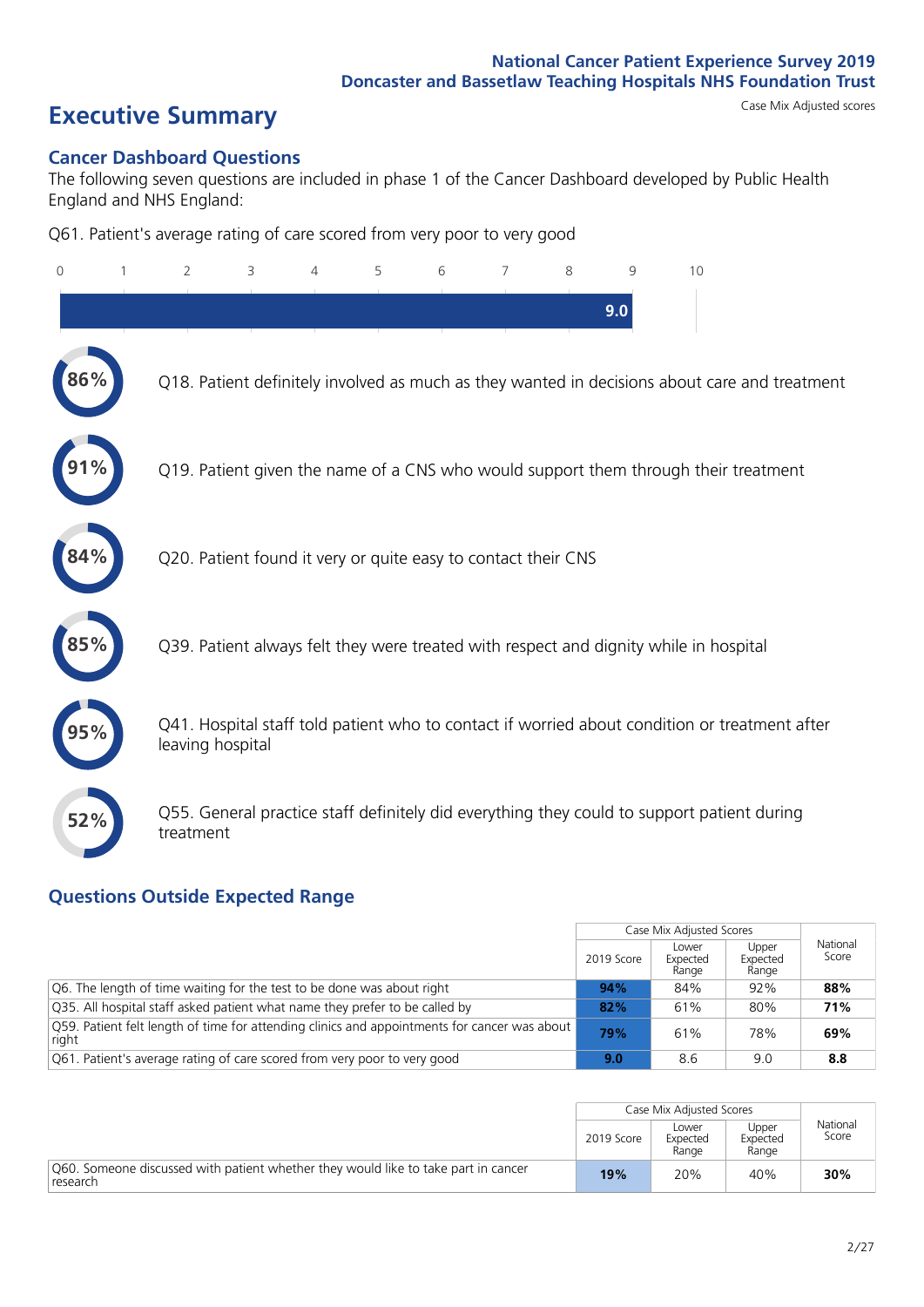# **Introduction**

The National Cancer Patient Experience Survey 2019 is the ninth iteration of the survey first undertaken in 2010. It has been designed to monitor national progress on cancer care; to provide information to drive local quality improvements; to assist commissioners and providers of cancer care; and to inform the work of the various charities and stakeholder groups supporting cancer patients.

The survey was overseen by a national Cancer Patient Experience Advisory Group. This Advisory Group set the principles and objectives of the survey programme and guided questionnaire development. The survey was commissioned and managed by NHS England. The survey provider, Picker, is responsible for designing, running and analysing the survey.

The 2019 survey involved 143 NHS Trusts. Out of 111,366 people, 67,858 people responded to the survey, yielding a response rate of 61%.

# **Methodology**

#### **Eligibility, eldwork and survey methods**

The sample for the survey included all adult (aged 16 and over) NHS patients, with a confirmed primary diagnosis of cancer, discharged from an NHS Trust after an inpatient episode or day case attendance for cancer related treatment in the months of April, May and June 2019. The fieldwork for the survey was undertaken between December 2019 and March 2020.

As in the previous four years, the survey used a mixed mode methodology. Questionnaires were sent by post, with two reminders where necessary, but also included an option to complete the questionnaire online. A Freephone helpline and email was available for respondents to opt out, ask questions about the survey, enable them to complete their questionnaire over the phone and provide access to a translation and interpreting facility for those whose first language was not English.

#### **Case-mix adjustment**

Both unadjusted and adjusted scores are presented in this report. Case-mix adjusted scores allows us to account for the impact that differing patient populations might have on results. By using the case-mix adjusted estimates we can obtain a greater understanding of how a Trust is performing given their patient population. The factors taken into account in this case-mix adjustment are gender, age, ethnic group, deprivation, and tumour group.

#### **Scoring methodology**

Fifty-two questions from the questionnaire are scored as these questions relate directly to patient experience. For all but one question (Q61), scores are presented as the percentage of positive responses out of all scored responses. For Q61, respondents rate their overall care on a scale of 0 to 10, of which the average was calculated for this question's presented score. The percentages in this report have been rounded to the nearest percentage point. Therefore, in some cases the figures do not appear to add up to 100%.

#### **Statistical significance**

In the reporting of 2019 results, appropriate statistical tests have been undertaken to identify unadjusted scores for which the change over time is 'statistically significant'. Thirty-seven scored questions in 2019 have been compared with those of 2018 and a statistically significant change between the two years has been reported where identified.

For the scored questions that are comparable beyond 2018, statistically significant change over the five years has also been reported where identified. A statistically significant difference means that the change in the result is very unlikely to have occurred by sampling variation.

#### **Suppression**

#### **Question-level suppression**

For scores where the base size per question is  $<$ 21, the score will be suppressed and replaced with an asterisk (\*). The base size will include neutral response options.

#### **Double suppression**

If any group within a particular sub-group breakdown (such as the tumour group breakdown) has <21 responses, then the figure for this particular group is suppressed and replaced with an asterisk (\*). If there is only one group within the sub-group breakdown that has <21 respondents, and is therefore suppressed, the group with the next lowest number of respondents is also supressed and replaced with an asterisk (\*) (regardless if it is greater than or less than 21).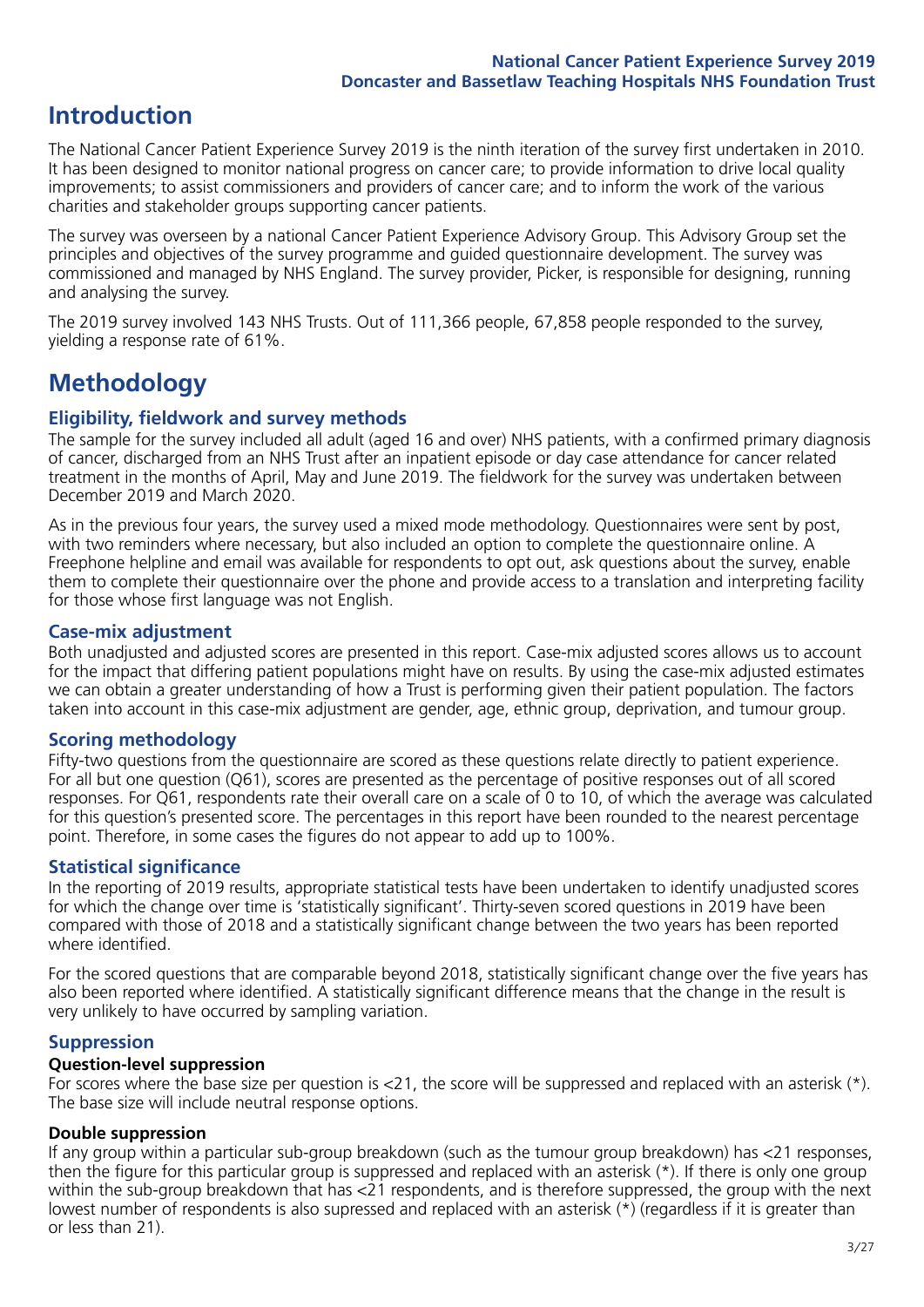## **Understanding the results**

This report shows how this Trust scored for each question in the survey, compared with national results and previous year's results. It is aimed at helping individual Trusts to understand their performance and identify areas for local improvement. Below is a description of the type of results presented within this report and how to understand them.

#### **Expected range charts**

The expected range charts in this report show a bar with the lowest and highest score received for each question nationally. Within this bar, an expected range is given (in grey) and a black diamond represents the actual score for this Trust.

Trusts whose score is above the upper limit of the expected range (in the dark blue) are positive outliers, with a score statistically significantly higher than the national mean. This indicates that the Trust performs better than what Trusts of the same size and demographics are expected to perform. The opposite is true if the score is below the lower limit of the expected range (in the light blue); these are negative outliers. For scores within the expected range (in the grey), the score is what we would expect given the Trust's size and demographics.

#### **Comparability tables**

The comparability tables show the 2018 and 2019 unadjusted scores for this Trust for each scored question. If there is a significant change from 2018 and 2019 or overall from 2015 to 2019, an arrow will be presented for the direction of change. The adjusted 2019 score will also be presented for each scored question along with the lower and upper expected range and national score. Scores above the upper limit of the expected range will be highlighted dark blue, scores below the lower limit of the expected range will be highlighted light blue, and scores within the lower and upper limit of the expected ranges will be highlighted grey.

#### **Tumour type tables**

The tumour type tables show the unadjusted scores for each scored question for each of the 13 tumour groups. The national score for that tumour group is also shown. Unadjusted scores for the same tumour type across different Trusts may not be comparable, as they do not account for the impact that differing patient populations might have on results. Central nervous system is abbreviated as 'CNS' and lower gastrointestinal tract is abbreviated as 'LGT' throughout this report.

#### **Year on year charts**

The year on year charts show five columns representing the unadjusted scores of the last five years (2015, 2016, 2017, 2018 and 2019) for each scored question.

#### **Notes on specific questions**

Following the development phase of the 2019 survey, several changes were made to the questionnaire. Six scored questions were amended (Q5, Q18, Q30, Q35, Q56 and Q60) and one non-scored question (Q29) was amended that impacted the comparability of questions Q30 to Q41. Of all questions changed or impacted by change, only Q60 is presented with historical comparisons; though the results should be interpreted with caution.

#### **Unadjusted data and case-mix adjusted data**

Unadjusted data should be used to see the actual responses from patients relating to the Trust. Case-mix adjusted data, together with expected ranges, should be used to understand whether the results are significantly higher or lower than national results taking account of the patient mix.

### **Further information**

This research was carried out in accordance with the international standard for organisations conducting social research (accreditation to ISO20252:2012; certificate number GB08/74322). The 2019 survey data has been produced and published in line with the Code of Practice for Official Statistics.

For more information on the methodology, please see the Technical Document. It can be viewed along with the 2019 questionnaire and survey quidance on the website at [www.ncpes.co.uk](https://www.ncpes.co.uk/supporting-documents). For all other outputs at National, Trust, CCG and Cancer Alliance level, please see the PDF reports, Excel tables and dashboards at [www.ncpes.co.uk.](https://www.ncpes.co.uk/current-results)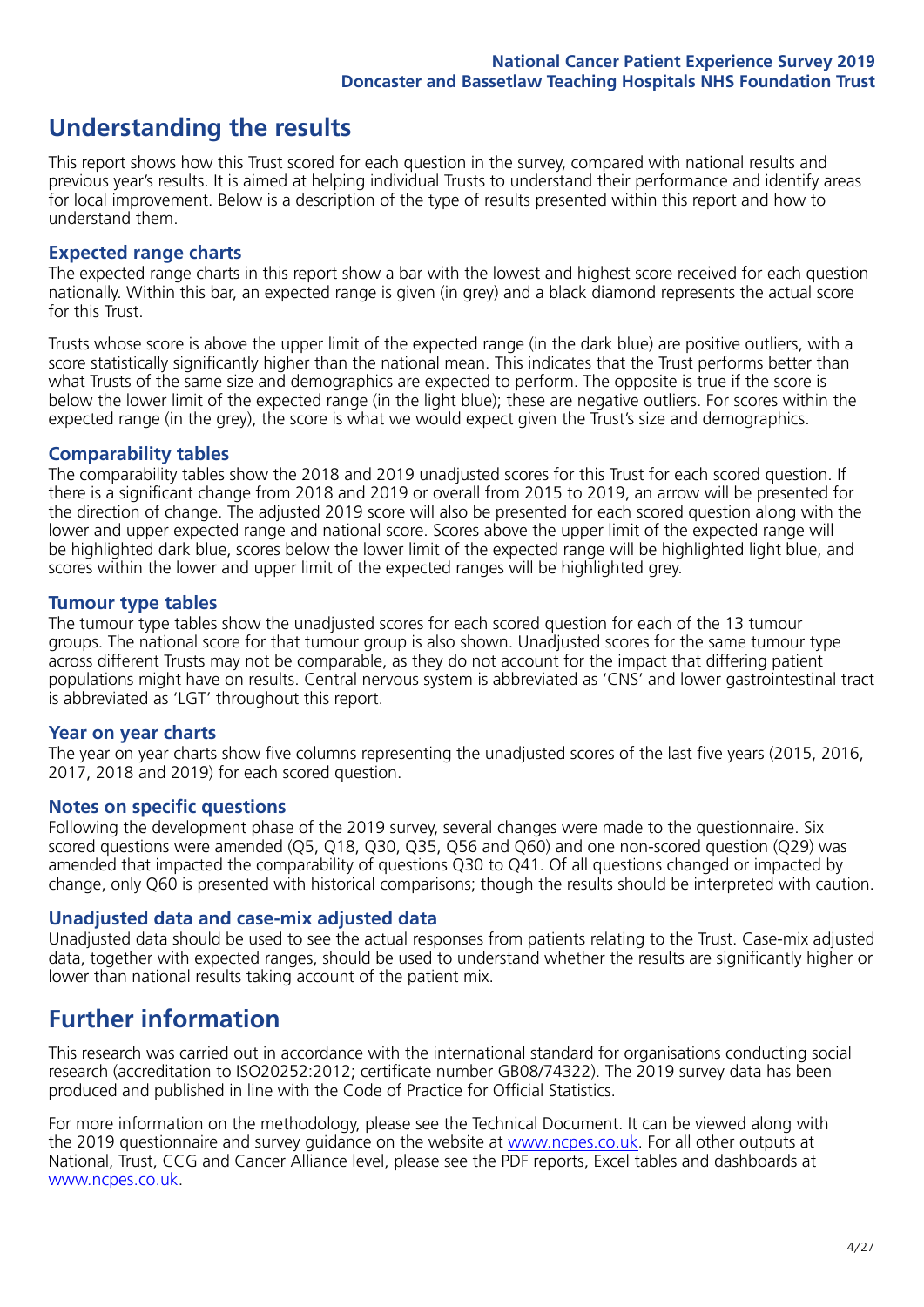### **Response Rate**

#### **Overall Response Rate**

293 patients responded out of a total of 497 patients, resulting in a response rate of 59%.

|              | Sample Size | Adjusted<br>Sample | Completed | Response Rate |
|--------------|-------------|--------------------|-----------|---------------|
| <b>Trust</b> | 543         | 497                | 293       | 59%           |
| National     | 119.855     | 111,366            | 67.858    | 61%           |

#### **Respondents by Survey Type**

|                            | Number of<br>Respondents |
|----------------------------|--------------------------|
| Online                     | 19                       |
| Paper                      | 274                      |
| Phone                      | $\left( \right)$         |
| <b>Translation Service</b> |                          |

#### **Respondents by Tumour Group**

|                      | Number of<br>Respondents |
|----------------------|--------------------------|
| Brain / CNS          | ∩                        |
| <b>Breast</b>        | 50                       |
| Colorectal / LGT     | 52                       |
| Gynaecological       | 8                        |
| Haematological       | 92                       |
| <b>Head and Neck</b> | 1                        |
| Lung                 | 23                       |
| Prostate             | 15                       |
| Sarcoma              | Ω                        |
| Skin                 | 1                        |
| <b>Upper Gastro</b>  | 9                        |
| Urological           | 29                       |
| Other                | 13                       |

#### **Respondents by Age and Gender**

Respondents year of birth has been used to determine age. This information has been amalgamated into 8 age bands. The age and gender distribution for the Trust was as follows:

|        | Age 16-24 | Age 25-34 | Age 35-44 | Age 45-54 | Age 55-64 | Age 65-74 | Age 75-84 | Age 85+         | Total |
|--------|-----------|-----------|-----------|-----------|-----------|-----------|-----------|-----------------|-------|
| Male   |           |           |           | 10        | 31        | 70        | 35        | 10 <sup>°</sup> | 159   |
| Female |           |           |           | 15        | 32        | 40        | 35        |                 | 134   |
| Total  |           |           |           | 25        | 63        | 110       | 70        | 18              | 293   |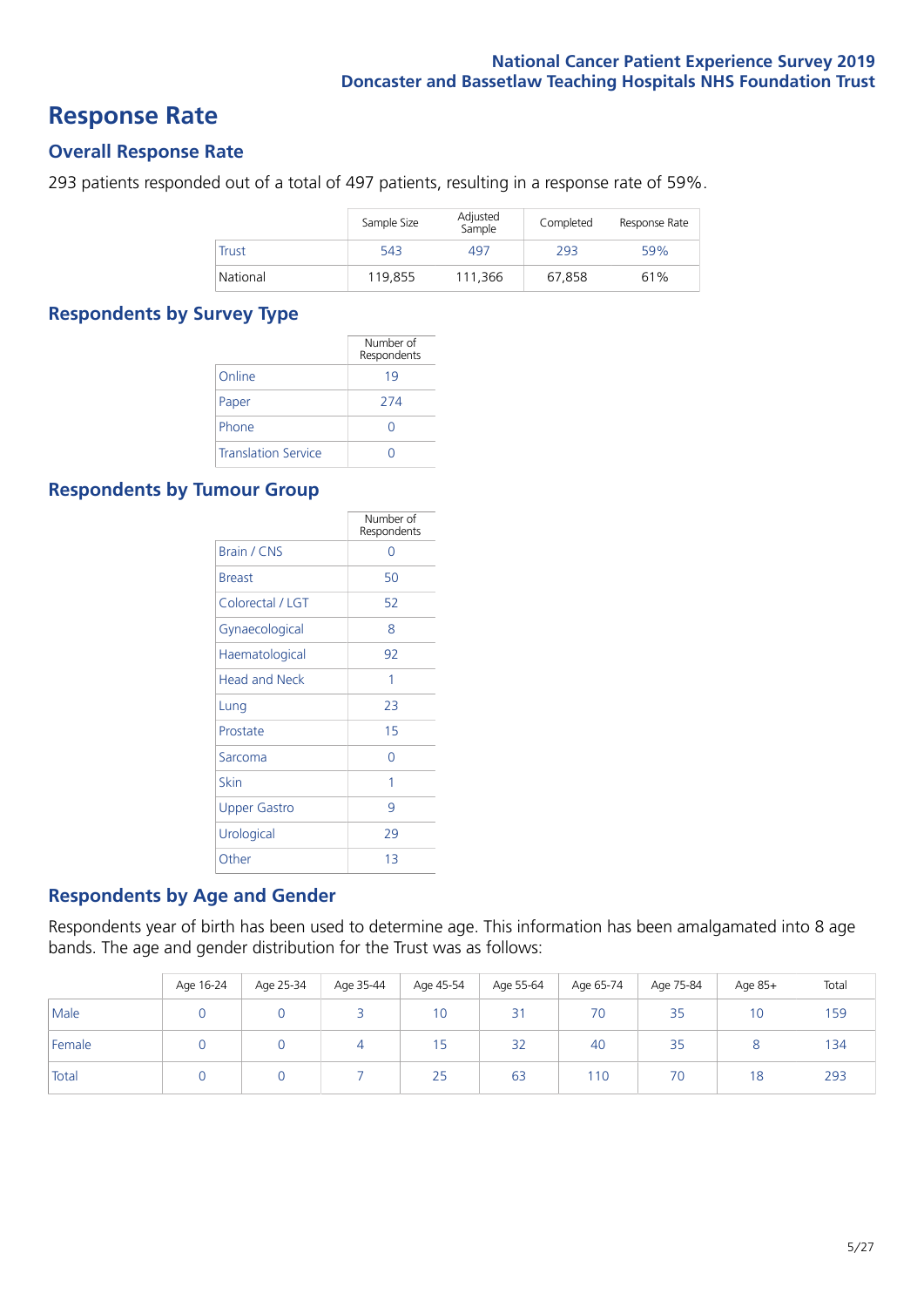# **Expected Range Charts**

| Lower Expected Range<br>Average                                                                                                                                                                                                                                                                                                                                                                                                                                                                                             |       |     | Upper Expected Range |     |     |     |            |            | Case Mix Adjusted Score  |            |          |
|-----------------------------------------------------------------------------------------------------------------------------------------------------------------------------------------------------------------------------------------------------------------------------------------------------------------------------------------------------------------------------------------------------------------------------------------------------------------------------------------------------------------------------|-------|-----|----------------------|-----|-----|-----|------------|------------|--------------------------|------------|----------|
| <b>SEEING YOUR GP</b><br>Q1. Saw GP once or twice before being told they needed to go to<br>hospital<br>Q2. Patient thought they were seen as soon as necessary                                                                                                                                                                                                                                                                                                                                                             | $0\%$ | 10% | 20%                  | 30% | 40% | 50% | 60%        | 70%        | 80%<br>83%               | 86%        | 90% 100% |
| <b>DIAGNOSTIC TESTS</b><br>Q5. Received all the information needed about the test<br>Q6. The length of time waiting for the test to be done was about<br>right<br>Q7. Test results explained in completely understandable way                                                                                                                                                                                                                                                                                               | 0%    | 10% | 20%                  | 30% | 40% | 50% | 60%        | 70%        | 80%<br>79%               | 94%<br>94% | 90% 100% |
| <b>FINDING OUT WHAT WAS WRONG WITH YOU</b><br>Q10. Patient told they could bring a family member or friend when<br>first told they had cancer<br>Q11. Patient felt they were told sensitively that they had cancer<br>Q12. Patient completely understood the explanation of what was<br>wrong<br>Q13. Patient given easy to understand written information about<br>the type of cancer they had                                                                                                                             | $0\%$ | 10% | 20%                  | 30% | 40% | 50% | 60%        | 70%<br>74% | 80%<br>82%<br>76%        | 87%        | 90% 100% |
| <b>DECIDING THE BEST TREATMENT FOR YOU</b><br>Q14. Patient felt that treatment options were completely explained<br>Q15. Patient felt possible side effects were definitely explained in<br>an understandable way<br>Q16. Patient definitely given practical advice and support in dealing<br>with side effects of treatment<br>Q17. Patient definitely told about side effects that could affect<br>them in the future<br>Q18. Patient definitely involved as much as they wanted in<br>decisions about care and treatment | $0\%$ | 10% | 20%                  | 30% | 40% | 50% | 60%<br>59% | 70%<br>67% | 80%<br>82%<br>75%<br>86% |            | 90% 100% |
| <b>CLINICAL NURSE SPECIALIST (CNS)</b><br>Q19. Patient given the name of a CNS who would support them<br>through their treatment<br>Q20. Patient found it very or quite easy to contact their CNS<br>Q21. Patient got understandable answers to important questions<br>all or most of the time                                                                                                                                                                                                                              | 0%    | 10% | 20%                  | 30% | 40% | 50% | 60%        | 70%        | 80%<br>84%               | 91%<br>87% | 90% 100% |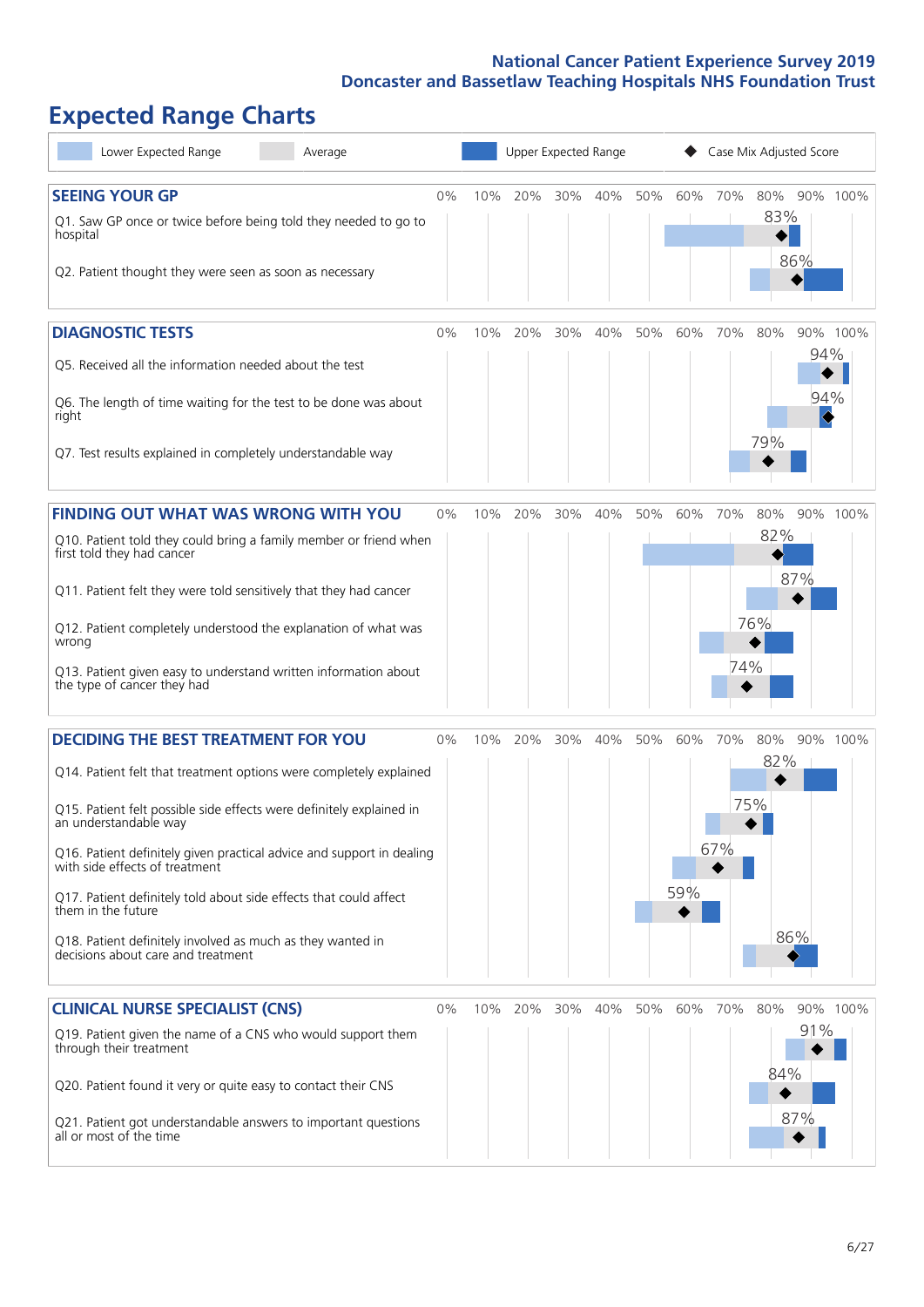# **Expected Range Charts**

| Lower Expected Range<br>Average                                                                                                                                                                                       |     | Upper Expected Range |     |     |     |     |     | Case Mix Adjusted Score             |          |  |  |  |
|-----------------------------------------------------------------------------------------------------------------------------------------------------------------------------------------------------------------------|-----|----------------------|-----|-----|-----|-----|-----|-------------------------------------|----------|--|--|--|
| <b>SUPPORT FOR PEOPLE WITH CANCER</b><br>0%<br>Q22. Hospital staff gave information about support or self-help<br>groups for people with cancer<br>Q23. Hospital staff discussed or gave information about the impact | 10% | 20%                  | 30% | 40% | 50% | 60% | 70% | 80%<br>86%<br>84%                   | 90% 100% |  |  |  |
| cancer could have on day to day activities<br>Q24. Hospital staff gave information on getting financial help or<br>possible benefits                                                                                  |     |                      |     |     |     | 60% |     | 84%                                 |          |  |  |  |
| Q25. Hospital staff told patient they could get free prescriptions                                                                                                                                                    |     |                      |     |     |     |     |     |                                     |          |  |  |  |
| <b>OPERATIONS</b><br>$0\%$                                                                                                                                                                                            | 10% | 20%                  | 30% | 40% | 50% | 60% | 70% | 80%                                 | 90% 100% |  |  |  |
| Q27. Beforehand, patient had all the information needed about the<br>operation                                                                                                                                        |     |                      |     |     |     |     |     |                                     | 97%      |  |  |  |
| Q28. Afterwards, staff completely explained how operation had<br>gone in understandable way                                                                                                                           |     |                      |     |     |     |     |     | 79%                                 |          |  |  |  |
| <b>HOSPITAL CARE AS AN INPATIENT</b><br>0%                                                                                                                                                                            | 10% | 20%                  | 30% | 40% | 50% | 60% | 70% | 80%                                 | 90% 100% |  |  |  |
| Q30. Hospital staff didn't talk in front of patient as if patient wasn't<br>there                                                                                                                                     |     |                      |     |     |     |     |     | 85%                                 |          |  |  |  |
| Q31. Patient had confidence and trust in all doctors treating them                                                                                                                                                    |     |                      |     |     |     |     |     | 88%                                 |          |  |  |  |
| Q32. Patient's family or someone close definitely felt able to talk to<br>a doctor                                                                                                                                    |     |                      |     |     |     |     |     | 76%                                 |          |  |  |  |
| Q33. Patient had confidence and trust in all the ward nurses<br>treating them                                                                                                                                         |     |                      |     |     |     |     |     | 80%                                 |          |  |  |  |
| Q34. Patient thought there were always or nearly always enough<br>nurses on duty to care for them                                                                                                                     |     |                      |     |     |     |     | 65% |                                     |          |  |  |  |
| Q35. All hospital staff asked patient what name they prefer to be<br>called by                                                                                                                                        |     |                      |     |     |     |     |     | 82%<br>$\color{black}\blacklozenge$ |          |  |  |  |
| Q36. Patient always given enough privacy when discussing<br>condition or treatment                                                                                                                                    |     |                      |     |     |     |     |     | 86%                                 |          |  |  |  |
| Q37. Patient definitely found hospital staff to discuss worries or<br>fears during their inpatient visit                                                                                                              |     |                      |     |     |     | 58% |     |                                     |          |  |  |  |
| Q38. Hospital staff definitely did everything they could to help<br>control pain                                                                                                                                      |     |                      |     |     |     |     |     | 84%                                 |          |  |  |  |
| Q39. Patient always felt they were treated with respect and dignity<br>while in hospital                                                                                                                              |     |                      |     |     |     |     |     | 85%                                 |          |  |  |  |
| Q40. Patient given clear written information about what should or<br>should not do after leaving hospital                                                                                                             |     |                      |     |     |     |     |     | 86%                                 |          |  |  |  |
| Q41. Hospital staff told patient who to contact if worried about<br>condition or treatment after leaving hospital                                                                                                     |     |                      |     |     |     |     |     |                                     | 95%      |  |  |  |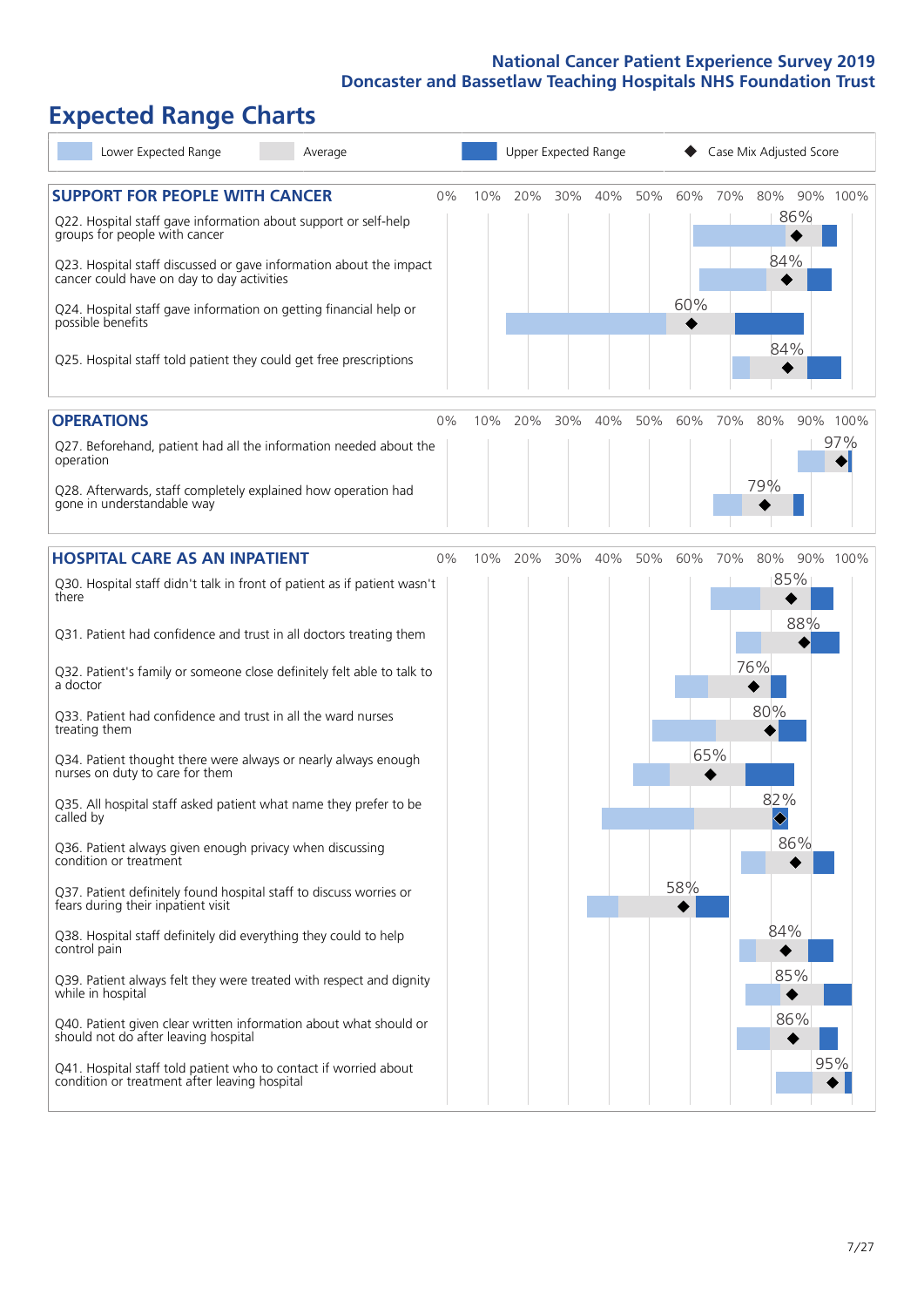# **Expected Range Charts**

| Lower Expected Range<br>Average                                                                                                                                                                                                                                                                                                                           |          |     |                       |            | Upper Expected Range |                   |            | Case Mix Adjusted Score |            |            |                 |
|-----------------------------------------------------------------------------------------------------------------------------------------------------------------------------------------------------------------------------------------------------------------------------------------------------------------------------------------------------------|----------|-----|-----------------------|------------|----------------------|-------------------|------------|-------------------------|------------|------------|-----------------|
| <b>HOSPITAL CARE AS A DAY PATIENT / OUTPATIENT 0%</b><br>Q43. Patient definitely found hospital staff to discuss worries or<br>fears during their outpatient or day case visit<br>Q44. Cancer doctor had the right documents at patient's last<br>outpatient appointment                                                                                  |          | 10% | 20%                   | 30%        | 40%                  | 50%               | 60%        | 70%<br>72%              | 80%        |            | 90% 100%<br>98% |
| Q46. Beforehand patient completely had all information needed<br>about radiotherapy treatment<br>Q47. Patient completely given understandable information about<br>whether radiotherapy was working<br>Q49. Beforehand patient completely had all information needed<br>about chemotherapy treatment                                                      |          |     |                       |            |                      |                   | 59%        |                         |            | 86%<br>90% |                 |
| Q50. Patient given enough information about whether<br>chemotherapy was working in a completely understandable way                                                                                                                                                                                                                                        |          |     |                       |            |                      |                   |            | 67%                     |            |            |                 |
| <b>HOME CARE AND SUPPORT</b><br>Q51. Hospital staff definitely gave family or someone close all the<br>information needed to help care at home<br>Q52. Patient definitely given enough support from health or social<br>services during treatment<br>Q53. Patient definitely given enough support from health or social<br>services after treatment       | 0%       | 10% | 20%                   | 30%        | 40%                  | 50%<br>49%<br>53% | 60%<br>61% | 70%                     | 80%        |            | 90% 100%        |
| <b>CARE FROM YOUR GENERAL PRACTICE</b><br>Q54. GP given enough information about patient's condition and<br>treatment<br>Q55. General practice staff definitely did everything they could to<br>support patient during treatment                                                                                                                          | 0%       | 10% | 20%                   | 30%        | 40%                  | 50%<br>52%        | 60%        | 70%                     | 80%        |            | 90% 100%<br>96% |
| <b>YOUR OVERALL NHS CARE</b><br>Q56. Different people treating and caring for patient always work<br>well together to give best possible care<br>Q57. Patient given a care plan<br>Q58. Overall the administration of care was good or very good<br>Q59. Patient felt length of time for attending clinics and<br>appointments for cancer was about right | $0\%$    | 10% | 20%                   | 30%<br>32% | 40%                  | 50%               | 60%        | 70%<br>74%              | 80%<br>79% | 91%        | 90% 100%        |
| Q60. Someone discussed with patient whether they would like to<br>take part in cancer research<br>Q61. Patient's average rating of care scored from very poor to very<br>good                                                                                                                                                                             | $\Omega$ |     | 19%<br>$\overline{2}$ | 3          | 4                    | 5                 | 6          |                         | 8          | 9<br>9.0   | 10              |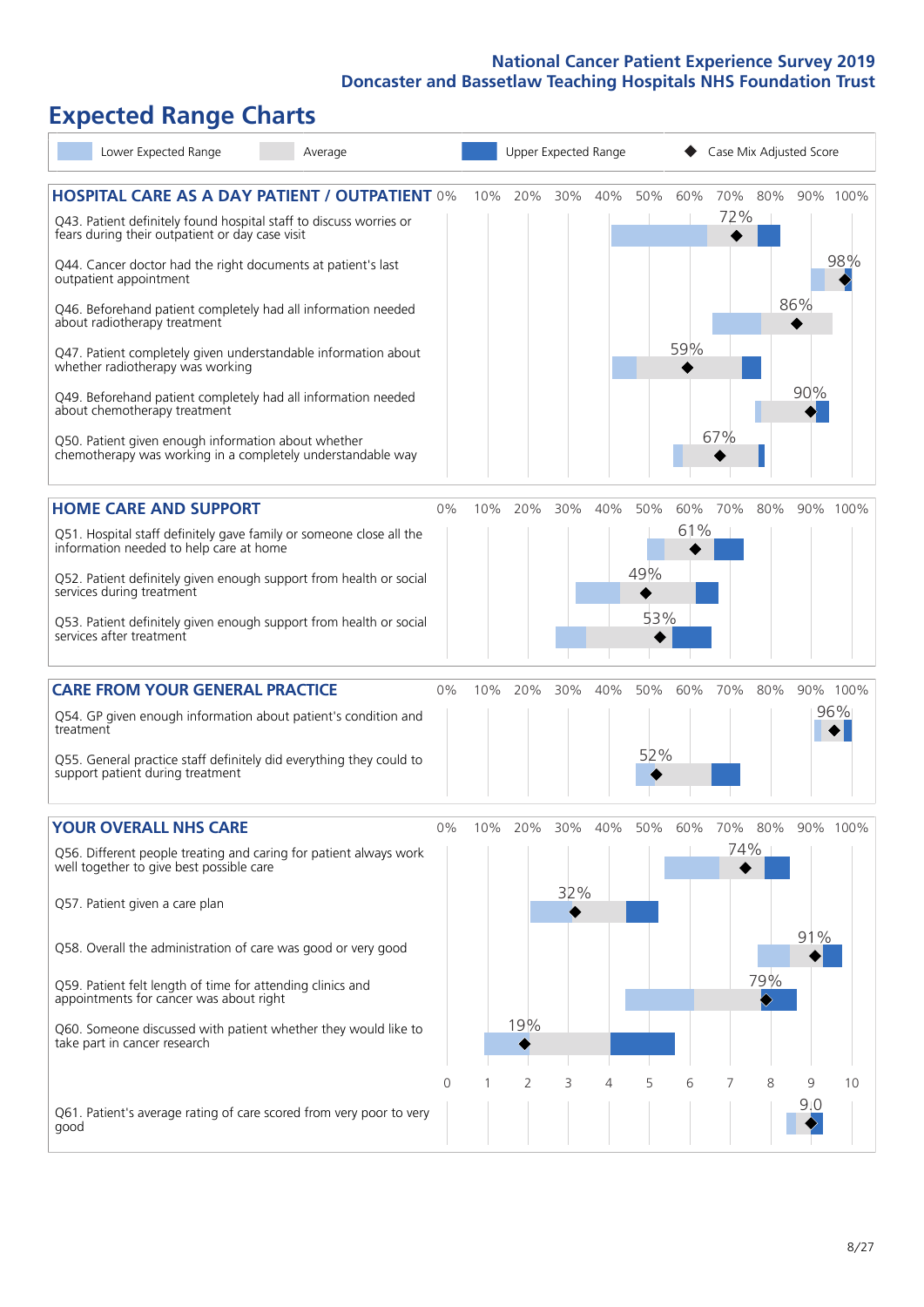# **Comparability Tables**

\* Indicates where a score has been suppressed because there are less than 21 responses.

\*\* No score available for 2018.

or  $\blacktriangledown$  $\blacktriangle$ 

Change 2018-2019: Indicates where 2019 score is significantly higher or lower than 2018 score Change Overall: Indicates significant change overall (2015, 2016, 2017, 2018 and 2019).

Adjusted Score below Lower Expected Range Adjusted Score between Upper and Lower Expected Ranges Adjusted Score above Upper Expected Range

Unadjusted Scores **Case Mix Adjusted Scores** 2018 n 2018 **Score** 2019 n 2019 **Score** Change 2018- 2019 Change Overall 2019 **Score** Lower Expected Range Upper Expected Range National Score **SEEING YOUR GP** Q1. Saw GP once or twice before being told they needed to go to hospital <sup>133</sup> **83%** <sup>198</sup> **80% 83%** 73% 85% **79%** Q2. Patient thought they were seen as soon as necessary 196 88% 288 87% 88% 80% 88% 80% 88% 84%

| <b>DIAGNOSTIC TESTS</b>                                                   |      |     |     |     |  |     |        |     |     |
|---------------------------------------------------------------------------|------|-----|-----|-----|--|-----|--------|-----|-----|
| O5. Received all the information needed about the test                    | $**$ | **  | 237 | 94% |  | 94% | $92\%$ | 98% | 95% |
| Q6. The length of time waiting for the test to be done was<br>about right | 181  | 90% | 245 | 95% |  | 94% | 84%    | 92% | 88% |
| Q7. Test results explained in completely understandable way               | 184  | 84% | 244 | 80% |  | 79% | 75%    | 85% | 80% |

| <b>FINDING OUT WHAT WAS WRONG WITH YOU</b>                                                      |     |     |     |     |   |     |     |     |     |
|-------------------------------------------------------------------------------------------------|-----|-----|-----|-----|---|-----|-----|-----|-----|
| Q10. Patient told they could bring a family member or friend<br>when first told they had cancer | 182 | 75% | 273 | 82% | ▲ | 82% | 71% | 83% | 77% |
| Q11. Patient felt they were told sensitively that they had cancer                               | 199 | 84% | 291 | 87% |   | 87% | 82% | 90% | 86% |
| Q12. Patient completely understood the explanation of what<br>was wrong                         | 204 | 77% | 291 | 74% |   | 76% | 68% | 78% | 73% |
| Q13. Patient given easy to understand written information<br>about the type of cancer they had  | 168 | 76% | 258 | 75% |   | 74% | 69% | 80% | 74% |

| <b>DECIDING THE BEST TREATMENT FOR YOU</b>                                                              |      |       |     |     |     |     |     |     |
|---------------------------------------------------------------------------------------------------------|------|-------|-----|-----|-----|-----|-----|-----|
| Q14. Patient felt that treatment options were completely<br>explained                                   | 176  | 85%   | 253 | 83% | 82% | 79% | 88% | 83% |
| Q15. Patient felt possible side effects were definitely explained<br>in an understandable way           | 183  | 75%   | 273 | 75% | 75% | 67% | 78% | 73% |
| Q16. Patient definitely given practical advice and support in<br>dealing with side effects of treatment | 181  | 74%   | 273 | 68% | 67% | 61% | 73% | 67% |
| Q17. Patient definitely told about side effects that could affect<br>them in the future                 | 167  | 61%   | 254 | 59% | 59% | 51% | 63% | 57% |
| Q18. Patient definitely involved as much as they wanted in<br>decisions about care and treatment        | $**$ | $* *$ | 284 | 86% | 86% | 76% | 86% | 81% |

| <b>CLINICAL NURSE SPECIALIST (CNS)</b>                                                    |     |     |     |     |  |     |     |     |     |
|-------------------------------------------------------------------------------------------|-----|-----|-----|-----|--|-----|-----|-----|-----|
| Q19. Patient given the name of a CNS who would support them<br>through their treatment    | 191 | 89% | 275 | 92% |  | 91% | 88% | 96% | 92% |
| Q20. Patient found it very or quite easy to contact their CNS                             | 146 | 85% | 226 | 85% |  | 84% | 79% | 90% | 85% |
| Q21. Patient got understandable answers to important<br>questions all or most of the time | 139 | 90% | 218 | 87% |  | 87% | 83% | 92% | 87% |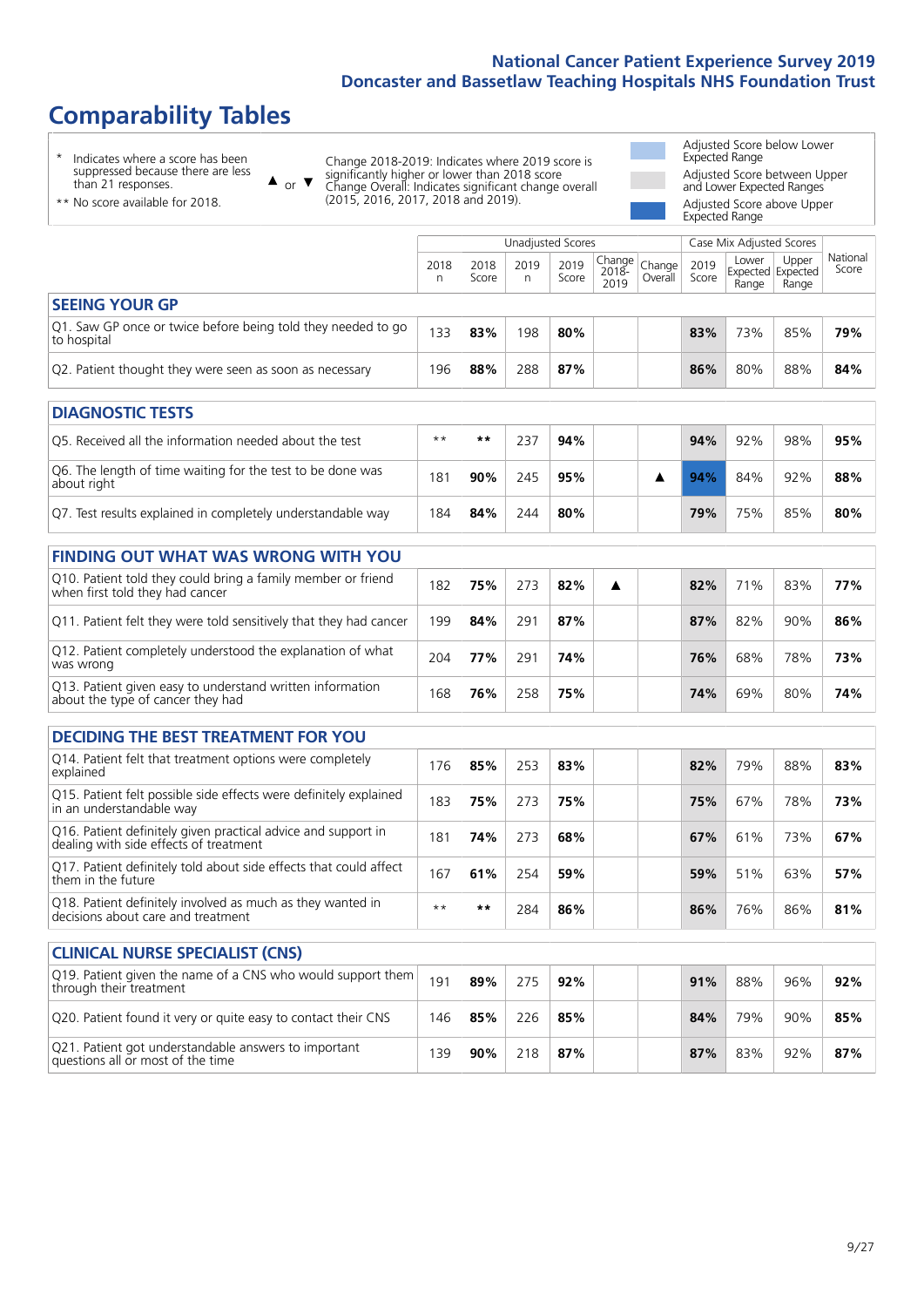# **Comparability Tables**

\* Indicates where a score has been suppressed because there are less than 21 responses.

\*\* No score available for 2018.

 $\triangle$  or  $\nabla$ 

Change 2018-2019: Indicates where 2019 score is significantly higher or lower than 2018 score Change Overall: Indicates significant change overall (2015, 2016, 2017, 2018 and 2019).

Adjusted Score below Lower Expected Range Adjusted Score between Upper and Lower Expected Ranges Adjusted Score above Upper Expected Range

|                                                                                                                   |              |               | Unadjusted Scores |               |                         |                   |               | Case Mix Adjusted Scores            |                |                   |
|-------------------------------------------------------------------------------------------------------------------|--------------|---------------|-------------------|---------------|-------------------------|-------------------|---------------|-------------------------------------|----------------|-------------------|
|                                                                                                                   | 2018<br>n    | 2018<br>Score | 2019<br>n         | 2019<br>Score | Change<br>2018-<br>2019 | Change<br>Overall | 2019<br>Score | Lower<br>Expected Expected<br>Range | Upper<br>Range | National<br>Score |
| <b>SUPPORT FOR PEOPLE WITH CANCER</b>                                                                             |              |               |                   |               |                         |                   |               |                                     |                |                   |
| Q22. Hospital staff gave information about support or self-help<br>groups for people with cancer                  | 144          | 92%           | 226               | 86%           |                         |                   | 86%           | 84%                                 | 93%            | 88%               |
| Q23. Hospital staff discussed or gave information about the<br>impact cancer could have on day to day activities  | 127          | 87%           | 199               | 85%           |                         |                   | 84%           | 79%                                 | 89%            | 84%               |
| Q24. Hospital staff gave information on getting financial help or<br>possible benefits                            | 95           | 60%           | 155               | 60%           |                         |                   | 60%           | 54%                                 | 71%            | 63%               |
| Q25. Hospital staff told patient they could get free prescriptions                                                | 73           | 73%           | 116               | 84%           |                         |                   | 84%           | 75%                                 | 89%            | 82%               |
| <b>OPERATIONS</b>                                                                                                 |              |               |                   |               |                         |                   |               |                                     |                |                   |
| Q27. Beforehand, patient had all the information needed about<br>the operation                                    | 133          | 97%           | 155               | 97%           |                         |                   | 97%           | 93%                                 | 99%            | 96%               |
| Q28. Afterwards, staff completely explained how operation had<br>gone in understandable way                       | 133          | 74%           | 154               | 79%           |                         |                   | 79%           | 73%                                 | 86%            | 79%               |
| <b>HOSPITAL CARE AS AN INPATIENT</b>                                                                              |              |               |                   |               |                         |                   |               |                                     |                |                   |
| Q30. Hospital staff didn't talk in front of patient as if patient<br>wasn't there                                 | $**$         | $***$         | 138               | 84%           |                         |                   | 85%           | 77%                                 | 90%            | 84%               |
| Q31. Patient had confidence and trust in all doctors treating<br>them                                             | $\star\star$ | $***$         | 141               | 89%           |                         |                   | 88%           | 78%                                 | 90%            | 84%               |
| Q32. Patient's family or someone close definitely felt able to talk<br>to a doctor                                | $\star\star$ | $***$         | 127               | 77%           |                         |                   | 76%           | 64%                                 | 80%            | 72%               |
| Q33. Patient had confidence and trust in all the ward nurses<br>treating them                                     | $* *$        | **            | 142               | 81%           |                         |                   | 80%           | 66%                                 | 82%            | 74%               |
| Q34. Patient thought there were always or nearly always<br>enough nurses on duty to care for them                 | $**$         | $***$         | 141               | 65%           |                         |                   | 65%           | 55%                                 | 74%            | 64%               |
| Q35. All hospital staff asked patient what name they prefer to<br>be called by                                    | $**$         | $***$         | 141               | 84%           |                         |                   | 82%           | 61%                                 | 80%            | 71%               |
| Q36. Patient always given enough privacy when discussing<br>condition or treatment                                | $* *$        | $***$         | 142               | 87%           |                         |                   | 86%           | 79%                                 | 91%            | 85%               |
| Q37. Patient definitely found hospital staff to discuss worries or<br>fears during their inpatient visit          | $* *$        | $***$         | 103               | 61%           |                         |                   | 58%           | 42%                                 | 62%            | 52%               |
| Q38. Hospital staff definitely did everything they could to help<br>control pain                                  | $* *$        | $***$         | 130               | 85%           |                         |                   | 84%           | 76%                                 | 89%            | 83%               |
| Q39. Patient always felt they were treated with respect and<br>dignity while in hospital                          | $\star\star$ | $***$         | 142               | 86%           |                         |                   | 85%           | 82%                                 | 93%            | 88%               |
| Q40. Patient given clear written information about what should<br>or should not do after leaving hospital         | $**$         | $***$         | 134               | 86%           |                         |                   | 86%           | 80%                                 | 92%            | 86%               |
| Q41. Hospital staff told patient who to contact if worried about<br>condition or treatment after leaving hospital | $**$         | $***$         | 136               | 96%           |                         |                   | 95%           | 90%                                 | 98%            | 94%               |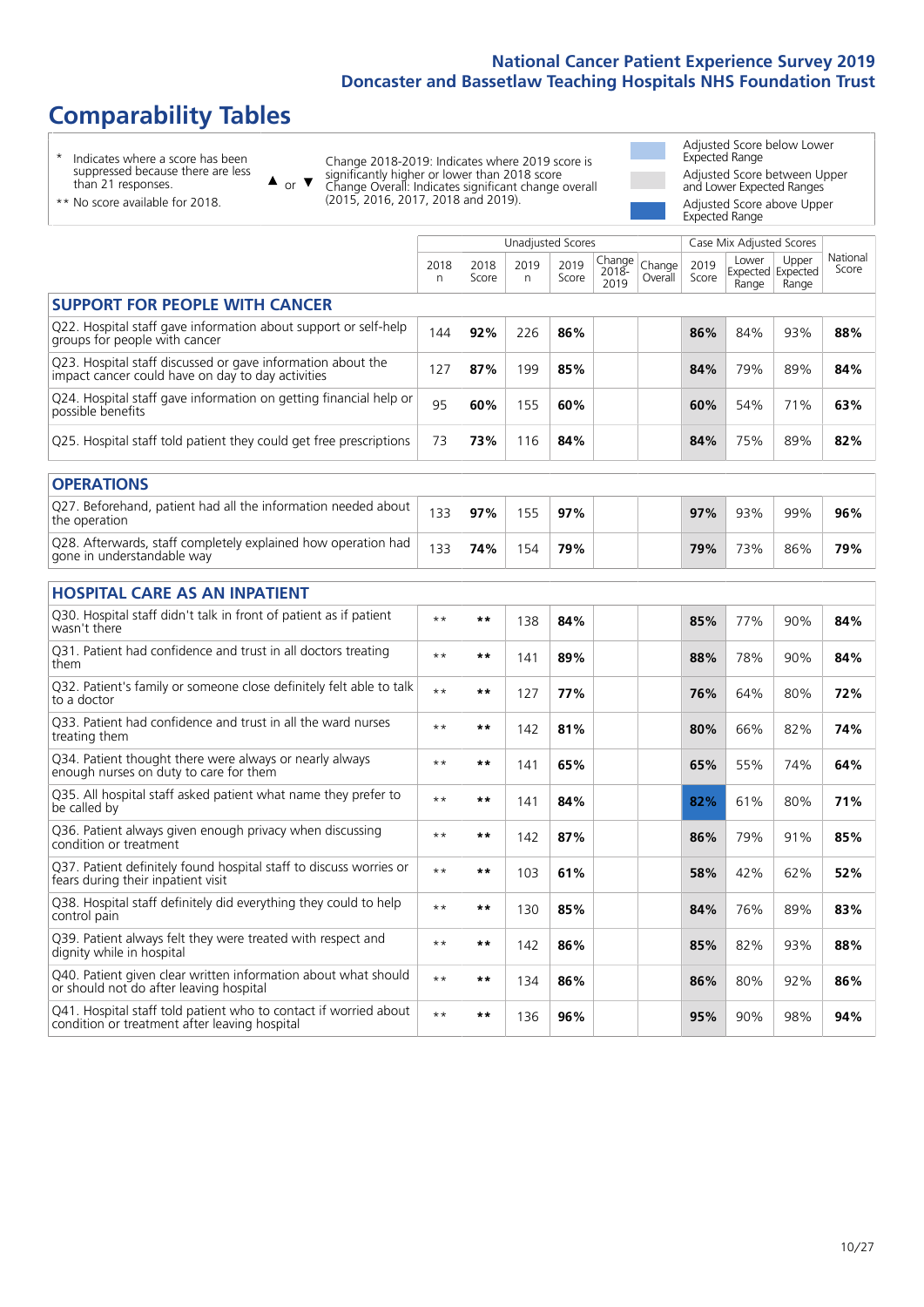# **Comparability Tables**

\* Indicates where a score has been suppressed because there are less than 21 responses.

\*\* No score available for 2018.

 $\triangle$  or  $\nabla$ 

Change 2018-2019: Indicates where 2019 score is significantly higher or lower than 2018 score Change Overall: Indicates significant change overall (2015, 2016, 2017, 2018 and 2019).

Adjusted Score below Lower Expected Range Adjusted Score between Upper and Lower Expected Ranges Adjusted Score above Upper Expected Range

|                                                                                                                       |              |               |           | <b>Unadjusted Scores</b> |                         |                   |               | Case Mix Adjusted Scores            |                |                   |
|-----------------------------------------------------------------------------------------------------------------------|--------------|---------------|-----------|--------------------------|-------------------------|-------------------|---------------|-------------------------------------|----------------|-------------------|
|                                                                                                                       | 2018<br>n    | 2018<br>Score | 2019<br>n | 2019<br>Score            | Change<br>2018-<br>2019 | Change<br>Overall | 2019<br>Score | Lower<br>Expected Expected<br>Range | Upper<br>Range | National<br>Score |
| <b>HOSPITAL CARE AS A DAY PATIENT / OUTPATIENT</b>                                                                    |              |               |           |                          |                         |                   |               |                                     |                |                   |
| Q43. Patient definitely found hospital staff to discuss worries or<br>fears during their outpatient or day case visit | 146          | 71%           | 209       | 73%                      |                         |                   | 72%           | 64%                                 | 77%            | 71%               |
| Q44. Cancer doctor had the right documents at patient's last<br>outpatient appointment                                | 170          | 97%           | 249       | 98%                      |                         |                   | 98%           | 93%                                 | 98%            | 96%               |
| Q46. Beforehand patient completely had all information needed<br>about radiotherapy treatment                         | 33           | 94%           | 59        | 86%                      |                         |                   | 86%           | 78%                                 | 95%            | 86%               |
| Q47. Patient completely given understandable information<br>about whether radiotherapy was working                    | 27           | 70%           | 55        | 60%                      |                         |                   | 59%           | 47%                                 | 73%            | 60%               |
| Q49. Beforehand patient completely had all information needed<br>about chemotherapy treatment                         | 58           | 83%           | 109       | 90%                      |                         |                   | 90%           | 77%                                 | 91%            | 84%               |
| Q50. Patient given enough information about whether<br>chemotherapy was working in a completely understandable way    | 45           | 64%           | 95        | 69%                      |                         |                   | 67%           | 58%                                 | 77%            | 68%               |
| <b>HOME CARE AND SUPPORT</b>                                                                                          |              |               |           |                          |                         |                   |               |                                     |                |                   |
| Q51. Hospital staff definitely gave family or someone close all<br>the information needed to help care at home        | 152          | 65%           | 246       | 63%                      |                         |                   | 61%           | 54%                                 | 66%            | 60%               |
| Q52. Patient definitely given enough support from health or<br>social services during treatment                       | 100          | 60%           | 150       | 49%                      |                         |                   | 49%           | 43%                                 | 62%            | 52%               |
| Q53. Patient definitely given enough support from health or<br>social services after treatment                        | 59           | 49%           | 89        | 53%                      |                         |                   | 53%           | 34%                                 | 56%            | 45%               |
| <b>CARE FROM YOUR GENERAL PRACTICE</b>                                                                                |              |               |           |                          |                         |                   |               |                                     |                |                   |
| Q54. GP given enough information about patient's condition<br>and treatment                                           | 151          | 96%           | 233       | 96%                      |                         |                   | 96%           | 92%                                 | 98%            | 95%               |
| Q55. General practice staff definitely did everything they could<br>to support patient during treatment               | 110          | 66%           | 196       | 51%                      |                         |                   | 52%           | 51%                                 | 65%            | 58%               |
| <b>YOUR OVERALL NHS CARE</b>                                                                                          |              |               |           |                          |                         |                   |               |                                     |                |                   |
| Q56. Different people treating and caring for patient always<br>work well together to give best possible care         | $\star\star$ | $***$         | 269       | 75%                      |                         |                   | 74%           | 67%                                 | 78%            | 73%               |
| Q57. Patient given a care plan                                                                                        | 158          | 37%           | 211       | 33%                      |                         |                   | 32%           | 31%                                 | 44%            | 38%               |
| Q58. Overall the administration of care was good or very good                                                         | 196          | 88%           | 284       | 92%                      |                         |                   | 91%           | 85%                                 | 93%            | 89%               |
| Q59. Patient felt length of time for attending clinics and<br>appointments for cancer was about right                 | 199          | 83%           | 282       | 79%                      |                         | ▲                 | 79%           | 61%                                 | 78%            | 69%               |
| Q60. Someone discussed with patient whether they would like<br>to take part in cancer research                        | 187          | 20%           | 269       | 19%                      |                         |                   | 19%           | 20%                                 | 40%            | 30%               |
| Q61. Patient's average rating of care scored from very poor to<br>very good                                           | 197          | 8.9           | 286       | 9.0                      |                         | A                 | 9.0           | 8.6                                 | 9.0            | 8.8               |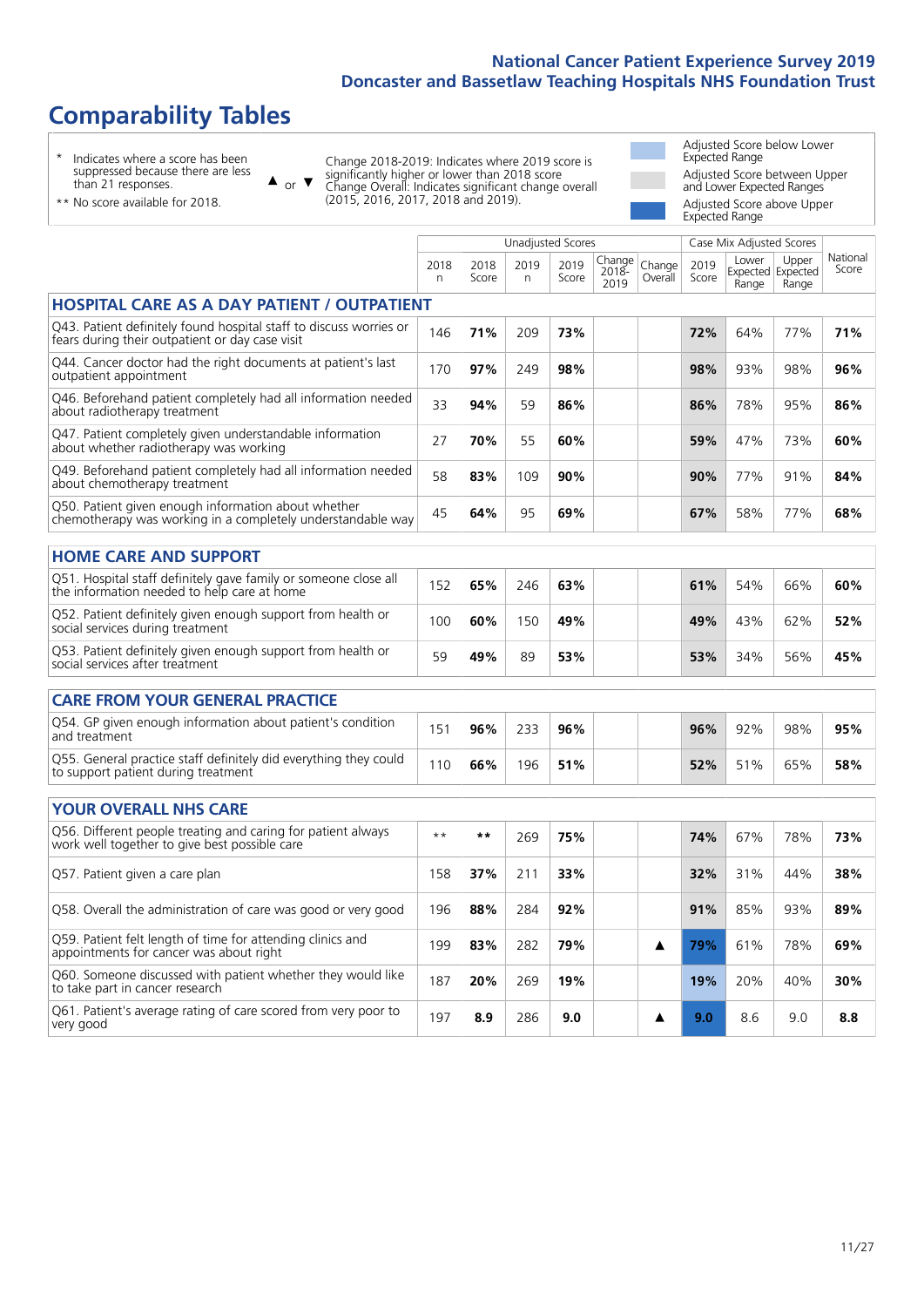# **Tumour Type Tables**

\* Indicates where a score has been suppressed because there are less than 21 responses.

n.a. Indicates that there were no respondents for that tumour group.

| <b>SEEING YOUR GP</b>                           |              |              |               |                   |                |               |                                         |         | <b>Tumour Group</b> |         |         |                 |                                                     |         |                         |
|-------------------------------------------------|--------------|--------------|---------------|-------------------|----------------|---------------|-----------------------------------------|---------|---------------------|---------|---------|-----------------|-----------------------------------------------------|---------|-------------------------|
|                                                 |              | Brain<br>CNS | <b>Breast</b> | Colorectal<br>LGT | Gynaecological | Haematologica | Head and<br>Neck                        | Lung    | Prostate            | Sarcoma | Skin    | Upper<br>Gastro | Irological                                          | Other   | All<br>ancers<br>$\cup$ |
| Q1. Saw GP once or twice before being told they | Trust        | n.a.         | 96% 76%       |                   | $\star$        | 73%           | $\star$                                 | $\star$ | $\star$             | n.a.    | $\star$ | $\star$         | 91%                                                 | $\star$ | 80%                     |
| needed to go to hospital                        | National 59% |              |               |                   |                |               |                                         |         |                     |         |         |                 | 94% 75% 77% 67% 79% 71% 82% 71% 90% 74% 83% 74% 79% |         |                         |
| Q2. Patient thought they were seen as soon as   | Trust        | n.a.         | 92% 84%       |                   | $\star$        | 89%           | $\star$                                 | 83%     | $\star$             | n.a.    | $\star$ | $\star$         | 86%                                                 | $\star$ | 87%                     |
| necessary                                       | National I   | 79%          |               |                   |                |               | 89% 83% 81% 82% 81% 84% 86% 69% 85% 79% |         |                     |         |         |                 | 85% 79%                                             |         | 84%                     |

#### **DIAGNOSTIC TESTS** Tumour Group

|                                                   |              | Brain | <b>Breast</b> | ╮<br>olorectal<br>LGT<br>$\cup$ | ᢛ<br>Gynaecologic | Haematological | Head and<br>Neck | Lung                        | Prostate | Sarcoma | Skin    | Upper<br>Gastro | Urologica                                                 | Other   | All<br>Cancers |
|---------------------------------------------------|--------------|-------|---------------|---------------------------------|-------------------|----------------|------------------|-----------------------------|----------|---------|---------|-----------------|-----------------------------------------------------------|---------|----------------|
| Q5. Received all the information needed about     | <b>Trust</b> | n.a.  |               | 96% 96%                         | $\star$           | 98%            | $\star$          | $\star$                     | $\star$  | n.a.    |         | $\star$         | 90%                                                       | $\star$ | 94%            |
| the test                                          | National     | 93%   | 95%           | 95%                             | 93%               | 95%            | 93%              | 95%                         | 95%      | 93%     | 96%     | 95%             | 95%                                                       | 95%     | 95%            |
| Q6. The length of time waiting for the test to be | Trust        | n.a.  | 98% 91%       |                                 | $\star$           | 98%            | $\star$          | $\star$                     | $\star$  | n.a.    | $\star$ | $\star$         | 90%                                                       | $\star$ | 95%            |
| done was about right                              | National     |       | 84% 91% 88%   |                                 |                   |                |                  |                             |          |         |         |                 | 86%   89%   88%   87%   87%   81%   87%   84%   87%   86% |         | 88%            |
| Q7. Test results explained in completely          | Trust        | n.a.  |               | 90% 85%                         | $\star$           | 73%            | $\star$          | $\star$                     | $\star$  | n.a.    | $\star$ | $\star$         | 66%                                                       | $\star$ | 80%            |
| understandable way                                | National 71% |       |               |                                 |                   |                |                  | 83% 82% 77% 77% 79% 80% 80% |          |         |         |                 | 78% 84% 75% 80% 76% 80%                                   |         |                |

| <b>FINDING OUT WHAT WAS WRONG WITH YOU</b>        |          |       |        |                   |                |                |                  |         | <b>Tumour Group</b> |         |         |                 |           |         |                |
|---------------------------------------------------|----------|-------|--------|-------------------|----------------|----------------|------------------|---------|---------------------|---------|---------|-----------------|-----------|---------|----------------|
|                                                   |          | Brain | Breast | Colorectal<br>LGT | Gynaecological | Haematological | Head and<br>Neck | Lung    | Prostate            | Sarcoma | Skin    | Upper<br>Gastro | Jrologica | Other   | All<br>Cancers |
| Q10. Patient told they could bring a family       | Trust    | n.a.  | 89%    | 86%               |                | 73%            | $\star$          | 86%     | $\star$             | n.a.    | n.a.    | $\star$         | 79%       | $\star$ | 82%            |
| member or friend when first told they had cancer  | National | 85%   | 82%    | 82%               | 71%            | 71%            | 71%              | 77%     | 79%                 | 73%     | 69%     | 76%             | 73%       | 75%     | 77%            |
| Q11. Patient felt they were told sensitively that | Trust    | n.a.  | 94%    | 92%               |                | 87%            | $\ast$           | 78%     | $\star$             | n.a.    | $\ast$  | $\star$         | 79%       | $\star$ | 87%            |
| they had cancer                                   | National | 79%   | 89%    | 87%               | 82%            |                | 84% 87%          | 83%     | 86%                 | 84%     | 89%     | 81%             | 84% 83%   |         | 86%            |
| Q12. Patient completely understood the            | Trust    | n.a.  | 74%    | 87%               |                | 65%            | $\star$          | 87%     | $\star$             | n.a.    |         | $\star$         | 69%       | $\star$ | 74%            |
| explanation of what was wrong                     | National | 66%   | 77%    | 79%               | 73%            | 60%            | 78%              | 76%     | 79%                 | 67%     | 80%     | 70%             | 77%       | 70%     | 73%            |
| Q13. Patient given easy to understand written     | Trust    | n.a.  | 85%    | 170%              |                | 76%            | n.a.             | $\star$ | $\star$             | n.a.    | $\star$ | $\star$         | 60%       | $\ast$  | 75%            |
| information about the type of cancer they had     | National | 66%   | 78%    | 73%               |                |                |                  |         | 71% 76% 69% 67% 83% |         | 67% 84% | 67%             | 74% 65%   |         | 74%            |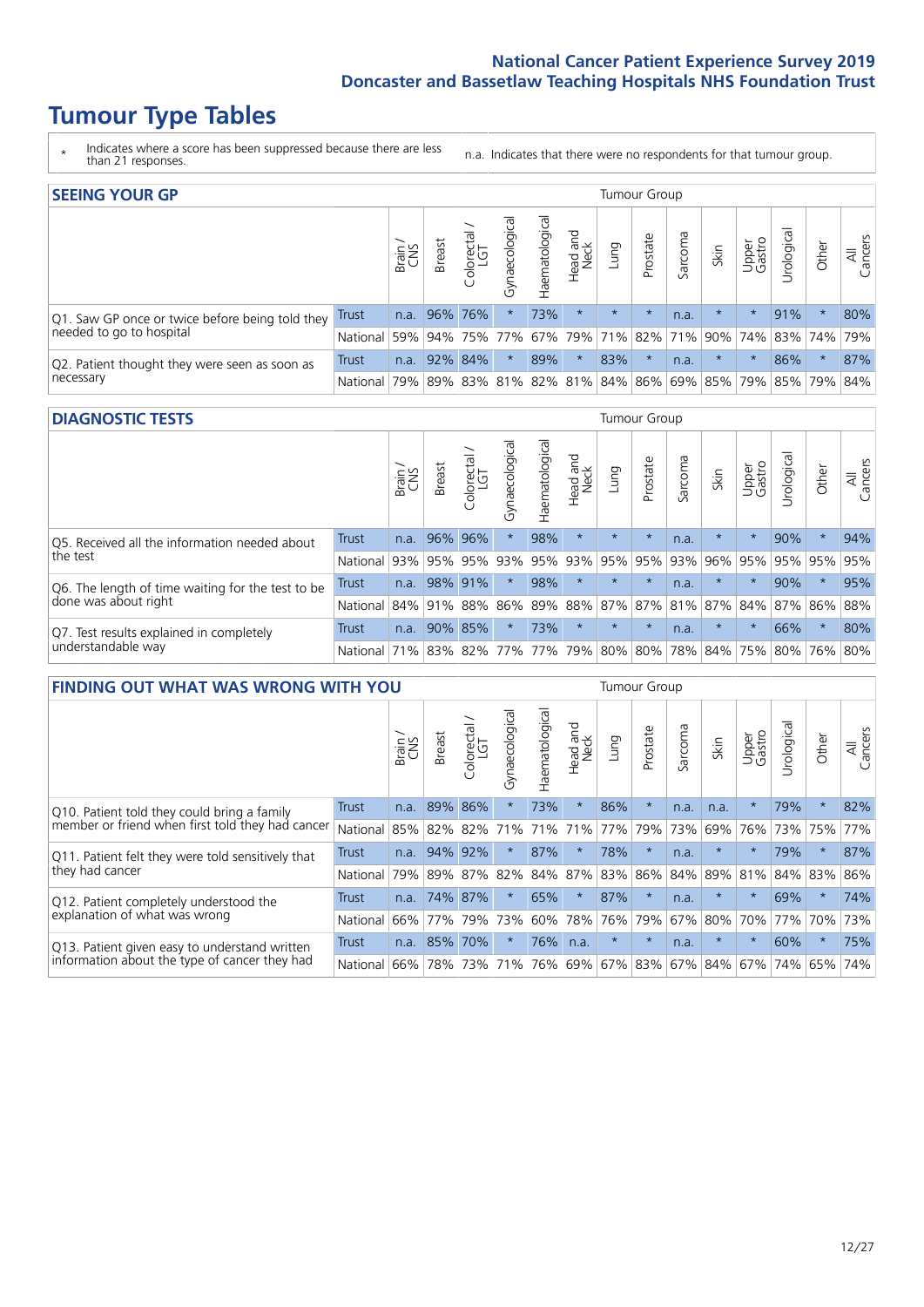# **Tumour Type Tables**

\* Indicates where a score has been suppressed because there are less than 21 responses.

n.a. Indicates that there were no respondents for that tumour group.

| <b>DECIDING THE BEST TREATMENT FOR YOU</b>         |              |       |               |                        |                |                |                        |                             | <b>Tumour Group</b> |         |         |                 |            |         |                |
|----------------------------------------------------|--------------|-------|---------------|------------------------|----------------|----------------|------------------------|-----------------------------|---------------------|---------|---------|-----------------|------------|---------|----------------|
|                                                    |              | Brain | <b>Breast</b> | blorectal.<br>LGT<br>Ũ | Gynaecological | Haematological | ad and<br>Neck<br>Head | Lung                        | Prostate            | Sarcoma | Skin    | Upper<br>Gastro | Jrological | Other   | All<br>Cancers |
| Q14. Patient felt that treatment options were      | <b>Trust</b> | n.a.  | 83%           | 91%                    | $\star$        | 78%            | $\star$                | 82%                         | $\star$             | n.a.    |         | $\star$         | 79%        | $\star$ | 83%            |
| completely explained                               | National     | 85%   | 85%           | 85%                    | 85%            | 82%            | 87%                    |                             | 84% 83%             | 83%     | 89%     | 81%             | 83%        | 79%     | 83%            |
| Q15. Patient felt possible side effects were       | Trust        | n.a.  | 73%           | 89%                    |                | 66%            | $\ast$                 | 73%                         | $\star$             | n.a.    |         | $\star$         | 62%        | $\star$ | 75%            |
| definitely explained in an understandable way      | National     | 69%   | 74%           | 76%                    | 75%            | 69%            | 73%                    | 74%                         | 73%                 | 73%     | 77%     | 72%             | 71%        | 70%     | 73%            |
| Q16. Patient definitely given practical advice and | Trust        | n.a.  | 67%           | 66%                    |                | 71%            | n.a.                   | 71%                         | $\star$             | n.a.    | $\star$ | $\star$         | 44%        | $\star$ | 68%            |
| support in dealing with side effects of treatment  | National     | 63%   | 70%           | 70%                    | 69%            | 65%            | 70%                    | 69%                         | 65%                 | 66%     | 71%     | 66%             | 63%        | 64%     | 67%            |
| Q17. Patient definitely told about side effects    | Trust        | n.a.  | 69%           | 60%                    | $\star$        | 49%            | n.a.                   | $\star$                     | $\star$             | n.a.    | $\star$ | $\star$         | 56%        | $\star$ | 59%            |
| that could affect them in the future               | National     | 62%   | 57%           | 59%                    | 56%            | 51%            | 64%                    | 56%                         | 66%                 | 54%     | 66%     | 53%             | 56%        | 52%     | 57%            |
| Q18. Patient definitely involved as much as they   | Trust        | n.a.  | 88%           | 90%                    | $\star$        | 84%            | $\star$                | 82%                         | $\star$             | n.a.    | $\ast$  | $\star$         | 79%        | $\star$ | 86%            |
| wanted in decisions about care and treatment       | National     | 79%   |               | 81% 83%                |                |                |                        | 81% 80% 81% 81% 84% 81% 87% |                     |         |         | 79%             | 79%        | 78%     | 81%            |

#### **CLINICAL NURSE SPECIALIST (CNS)** Tumour Group

|                                             |              | Brain | <b>Breast</b> | Colorectal<br>LGT | $\sigma$<br>Gynaecologic | Haematological | Head and<br>Neck | Lung    | Prostate | Sarcoma | Skin                        | Upper<br>Gastro | Urologica       | Other   | All<br>Cancers |
|---------------------------------------------|--------------|-------|---------------|-------------------|--------------------------|----------------|------------------|---------|----------|---------|-----------------------------|-----------------|-----------------|---------|----------------|
| Q19. Patient given the name of a CNS who    | <b>Trust</b> |       | n.a. 100% 89% |                   |                          | 98%            | $\star$          | 86%     |          | n.a.    | $\star$                     | $\star$         | 64%             | $\star$ | 92%            |
| would support them through their treatment  | National     | 95%   | 95%           | 92%               | 95%                      |                | 92% 91%          |         | 94% 91%  | 91%     | 91%                         | 93%             | 85%             | 89%     | 92%            |
| Q20. Patient found it very or quite easy to | Trust        | n.a.  | 81% 87%       |                   | $\star$                  | 87%            | n.a.             | $\star$ | $\star$  | n.a.    |                             | $\star$         | $\star$         | $\star$ | 85%            |
| contact their CNS                           | National     | 86%   | 84%           | 88%               | 85%                      |                | 87% 86% 86%      |         | 80%      | 86%     | 90%                         | 85%             | 83% 83% 85%     |         |                |
| Q21. Patient got understandable answers to  | Trust        | n.a.  | 84% 83%       |                   | $\star$                  | 87%            | n.a.             | $\star$ | $\star$  | n.a.    | $\star$                     | $\star$         | $\star$         | $\star$ | 87%            |
| important questions all or most of the time | National     | 82%   | 87%           | 89%               |                          |                |                  |         |          |         | 86% 89% 88% 86% 87% 87% 93% |                 | 86% 87% 86% 87% |         |                |

| <b>SUPPORT FOR PEOPLE WITH CANCER</b>                                                             |              |       |               |                        |                |                |                        |         | <b>Tumour Group</b> |         |         |                 |           |         |                |
|---------------------------------------------------------------------------------------------------|--------------|-------|---------------|------------------------|----------------|----------------|------------------------|---------|---------------------|---------|---------|-----------------|-----------|---------|----------------|
|                                                                                                   |              | Brain | <b>Breast</b> | olorectal.<br>LGT<br>Ũ | Gynaecological | Haematological | ad and<br>Neck<br>Head | Lung    | Prostate            | Sarcoma | Skin    | Upper<br>Gastro | Jrologica | Other   | All<br>Cancers |
| Q22. Hospital staff gave information about<br>support or self-help groups for people with         | <b>Trust</b> | n.a.  | 87%           | 87%                    | $\star$        | 88%            | $\star$                | $\star$ | $\star$             | n.a.    | $\star$ | $\star$         | $\star$   | $\star$ | 86%            |
| cancer                                                                                            | National     | 92%   | 92%           | 88%                    | 87%            | 86%            | 88%                    | 87%     | 91%                 | 86%     | 90%     | 88%             | 81%       | 83%     | 88%            |
| Q23. Hospital staff discussed or gave information<br>about the impact cancer could have on day to | Trust        | n.a.  | 83%           | 92%                    | $\star$        | 87%            | n.a.                   | $\star$ | $\star$             | n.a.    | $\star$ | $\star$         | $\star$   | $\star$ | 85%            |
| day activities                                                                                    | National     | 84%   | 86%           | 85%                    | 82%            | 84%            | 84%                    | 83%     | 88%                 | 81%     | 86%     | 83%             | 78%       | 79%     | 84%            |
| Q24. Hospital staff gave information on getting                                                   | Trust        | n.a.  | 70%           | 68%                    | $\star$        | 60%            | n.a.                   | $\star$ | $\star$             | n.a.    | $\star$ | $\star$         | $\star$   | $\star$ | 60%            |
| financial help or possible benefits                                                               | National     | 78%   |               | 68% 61%                | 66%            |                | 61% 67%                | 72%     | 55%                 | 64%     | 60%     | 64%             | 47%       | 59%     | 63%            |
| Q25. Hospital staff told patient they could get                                                   | Trust        | n.a.  | 77%           | $\star$                | $\star$        | 81%            | n.a.                   | $\star$ | $\star$             | n.a.    | $\star$ | $\star$         | $\star$   | $\ast$  | 84%            |
| free prescriptions                                                                                | National     | 82%   |               | 81% 83%                | 79%            |                | 87% 84% 86% 80%        |         |                     |         | 78% 71% | 84%             | 73%       | 81%     | 82%            |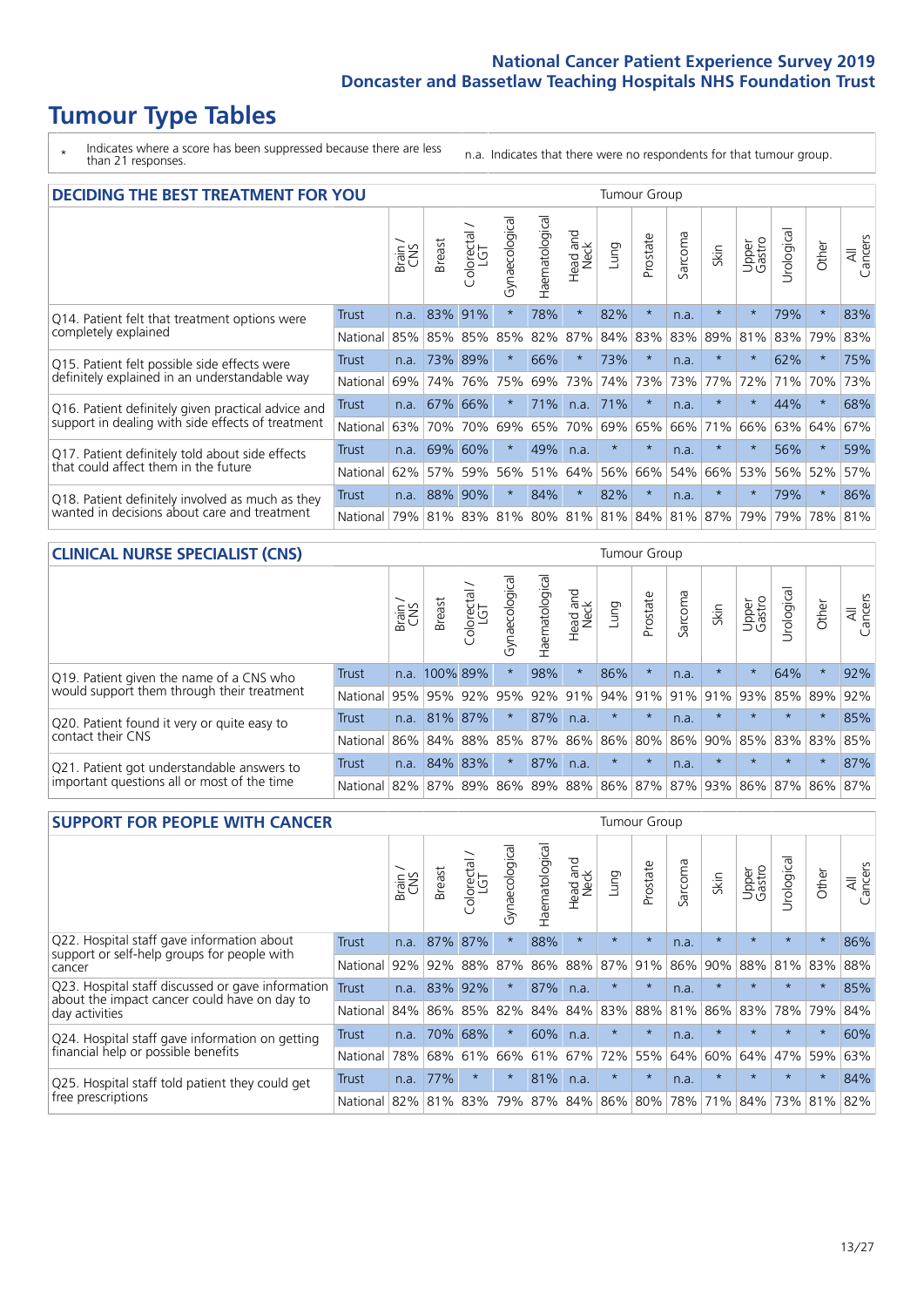# **Tumour Type Tables**

\* Indicates where a score has been suppressed because there are less than 21 responses.

n.a. Indicates that there were no respondents for that tumour group.

| <b>OPERATIONS</b>                                |              |               |               |                   |                   |                |                  |         | Tumour Group |         |         |                 |                                 |         |                |
|--------------------------------------------------|--------------|---------------|---------------|-------------------|-------------------|----------------|------------------|---------|--------------|---------|---------|-----------------|---------------------------------|---------|----------------|
|                                                  |              | Brain.<br>CNS | <b>Breast</b> | Colorectal<br>LGT | ত<br>Gynaecologic | Haematological | Head and<br>Neck | Lung    | Prostate     | Sarcoma | Skin    | Upper<br>Gastro | $\overline{\sigma}$<br>rologica | Other   | All<br>Cancers |
| Q27. Beforehand, patient had all the information | <b>Trust</b> |               | n.a. 100% 96% |                   | $\star$           | $\star$        | n.a.             | $\star$ | $\star$      | n.a.    | $\star$ | $\star$         | 97%                             | $\star$ | 97%            |
| needed about the operation                       | National     | 96%           | 97%           | 96%               | 96%               | 94%            | 96%              | 95% 97% |              |         | 95% 96% | 96%             |                                 | 95% 95% | 96%            |
| Q28. Afterwards, staff completely explained how  | <b>Trust</b> | n.a.          |               | 76% 86%           | $\star$           | $\star$        | n.a.             | $\star$ | $\star$      | n.a.    | $\star$ | $\star$         | 62%                             | $\star$ | 79%            |
| operation had gone in understandable way         | National I   | 76%           |               | 79% 83%           |                   |                | 79% 78% 79%      |         |              |         |         |                 | 79% 78% 80% 82% 79% 76% 77%     |         | 79%            |

#### **HOSPITAL CARE AS AN INPATIENT** Tumour Group

|                                                                                                  |              | Brain | Breast  | $\overline{\phantom{0}}$<br>Colorectal /<br>LGT | Gynaecological | Haematological | Head and<br><b>Neck</b> | Lung        | Prostate | Sarcoma | Skin | Upper<br>Gastro | Urological  | Other   | All<br>Cancers |
|--------------------------------------------------------------------------------------------------|--------------|-------|---------|-------------------------------------------------|----------------|----------------|-------------------------|-------------|----------|---------|------|-----------------|-------------|---------|----------------|
| Q30. Hospital staff didn't talk in front of patient                                              | <b>Trust</b> | n.a.  | $\star$ | 90%                                             | $\star$        | 79%            | n.a.                    | $\star$     | $\star$  | n.a.    | n.a. | $\star$         | 86%         | $\star$ | 84%            |
| as if patient wasn't there                                                                       | National     | 81%   | 86%     | 81%                                             | 83%            | 84%            | 83%                     | 81%         | 88%      | 86%     | 86%  | 81%             | 83%         | 82%     | 84%            |
| Q31. Patient had confidence and trust in all                                                     | <b>Trust</b> | n.a.  | $\star$ | 90%                                             |                | 83%            | $\star$                 | $\star$     | $\star$  | n.a.    | n.a. |                 | 82%         | $\star$ | 89%            |
| doctors treating them                                                                            | National     | 82%   | 83%     | 85%                                             | 83%            | 82%            |                         | 87% 83%     | 89%      | 86%     |      | 85% 81%         | 85%         | 80%     | 84%            |
| Q32. Patient's family or someone close definitely                                                | <b>Trust</b> | n.a.  | $\star$ | 78%                                             | $\star$        | 78%            | $\star$                 | $\star$     | $\star$  | n.a.    | n.a. |                 | $\star$     | $\star$ | 77%            |
| felt able to talk to a doctor                                                                    | National     | 67%   | 72%     | 73%                                             | 72%            | 74%            | 75%                     | 74%         | 72%      | 71%     | 74%  | 73%             | 71%         | 69%     | 72%            |
| Q33. Patient had confidence and trust in all the                                                 | <b>Trust</b> | n.a.  | $\star$ | 76%                                             | $\star$        | 80%            | $\star$                 | $\star$     | $\star$  | n.a.    | n.a. | $\star$         | 82%         | $\star$ | 81%            |
| ward nurses treating them                                                                        | National     | 72%   | 73%     | 72%                                             | 71%            | 77%            |                         | 75% 77%     | 79%      | 74%     | 75%  | 73%             | 77%         | 69%     | 74%            |
| Q34. Patient thought there were always or nearly                                                 | <b>Trust</b> | n.a.  | $\star$ | 66%                                             | $\star$        | 72%            | $\star$                 | $\star$     | $\star$  | n.a.    | n.a. | $\star$         | 73%         | $\star$ | 65%            |
| always enough nurses on duty to care for them                                                    | National     | 68%   | 64%     | 62%                                             | 63%            | 63%            | 65%                     | 68%         | 72%      | 65%     | 70%  | 65%             | 66%         | 60%     | 64%            |
| Q35. All hospital staff asked patient what name                                                  | Trust        | n.a.  | $\star$ | 95%                                             | $\star$        | 80%            | $\star$                 | $\star$     | $\star$  | n.a.    | n.a. |                 | 77%         | $\star$ | 84%            |
| they prefer to be called by                                                                      | National     | 68%   | 62%     | 74%                                             | 65%            | 72%            |                         | 71% 76%     | 72%      | 74%     | 70%  | 78%             | 76%         | 69%     | 71%            |
| Q36. Patient always given enough privacy when                                                    | Trust        | n.a.  | $\star$ | 90%                                             | $\star$        | 80%            | $\star$                 | $\star$     | $\star$  | n.a.    | n.a. | $\star$         | 95%         | $\star$ | 87%            |
| discussing condition or treatment                                                                | National     | 78%   | 84%     | 85%                                             | 81%            |                |                         | 86% 87% 84% | 88%      | 84%     | 84%  | 84%             | 85%         | 82%     | 85%            |
| Q37. Patient definitely found hospital staff to                                                  | <b>Trust</b> | n.a.  | $\star$ | 73%                                             | $\star$        | 72%            | $\star$                 | $\star$     | $\star$  | n.a.    | n.a. | $\star$         | $\star$     | $\star$ | 61%            |
| discuss worries or fears during their inpatient visit                                            | National     | 45%   | 51%     | 55%                                             | 51%            | 56%            |                         | 52% 49%     | 53%      | 54%     | 51%  | 53%             | 49%         | 46%     | 52%            |
| Q38. Hospital staff definitely did everything they                                               | Trust        | n.a.  | $\star$ | 80%                                             | $\star$        | 88%            | $\star$                 | $\star$     | $\star$  | n.a.    | n.a. | $\star$         | $\star$     | $\star$ | 85%            |
| could to help control pain                                                                       | National     | 85%   | 83%     | 84%                                             | 82%            | 82%            | 80%                     | 84%         | 85%      | 83%     | 85%  | 82%             | 81%         | 82%     | 83%            |
| Q39. Patient always felt they were treated with                                                  | Trust        | n.a.  | $\star$ | 81%                                             | $\star$        | 90%            | $\star$                 | $\star$     | $\star$  | n.a.    | n.a. | $\star$         | 91%         | $\star$ | 86%            |
| respect and dignity while in hospital                                                            | National     | 85%   | 87%     | 87%                                             | 85%            | 89%            | 87%                     | 88%         | 91%      | 89%     | 89%  | 88%             | 90%         | 86%     | 88%            |
| Q40. Patient given clear written information<br>about what should or should not do after leaving | <b>Trust</b> | n.a.  | $\star$ | 83%                                             | $\star$        | 79%            | $\star$                 | $\star$     | $\star$  | n.a.    | n.a. |                 | 90%         | $\star$ | 86%            |
| hospital                                                                                         | National     | 80%   | 89%     | 86%                                             | 86%            | 83%            |                         | 87% 82%     | 91%      | 85%     | 90%  | 82%             | 87%         | 83%     | 86%            |
| Q41. Hospital staff told patient who to contact<br>if worried about condition or treatment after | <b>Trust</b> | n.a.  | $\star$ | 95%                                             | $\star$        | 100%           | $\star$                 | $\star$     | $\star$  | n.a.    | n.a. | $\star$         | $\star$     | $\star$ | 96%            |
| leaving hospital                                                                                 | National     | 94%   | 95%     | 95% 93%                                         |                |                |                         | 96% 93% 92% | 96%      | 94%     |      |                 | 95% 92% 92% | 93%     | 94%            |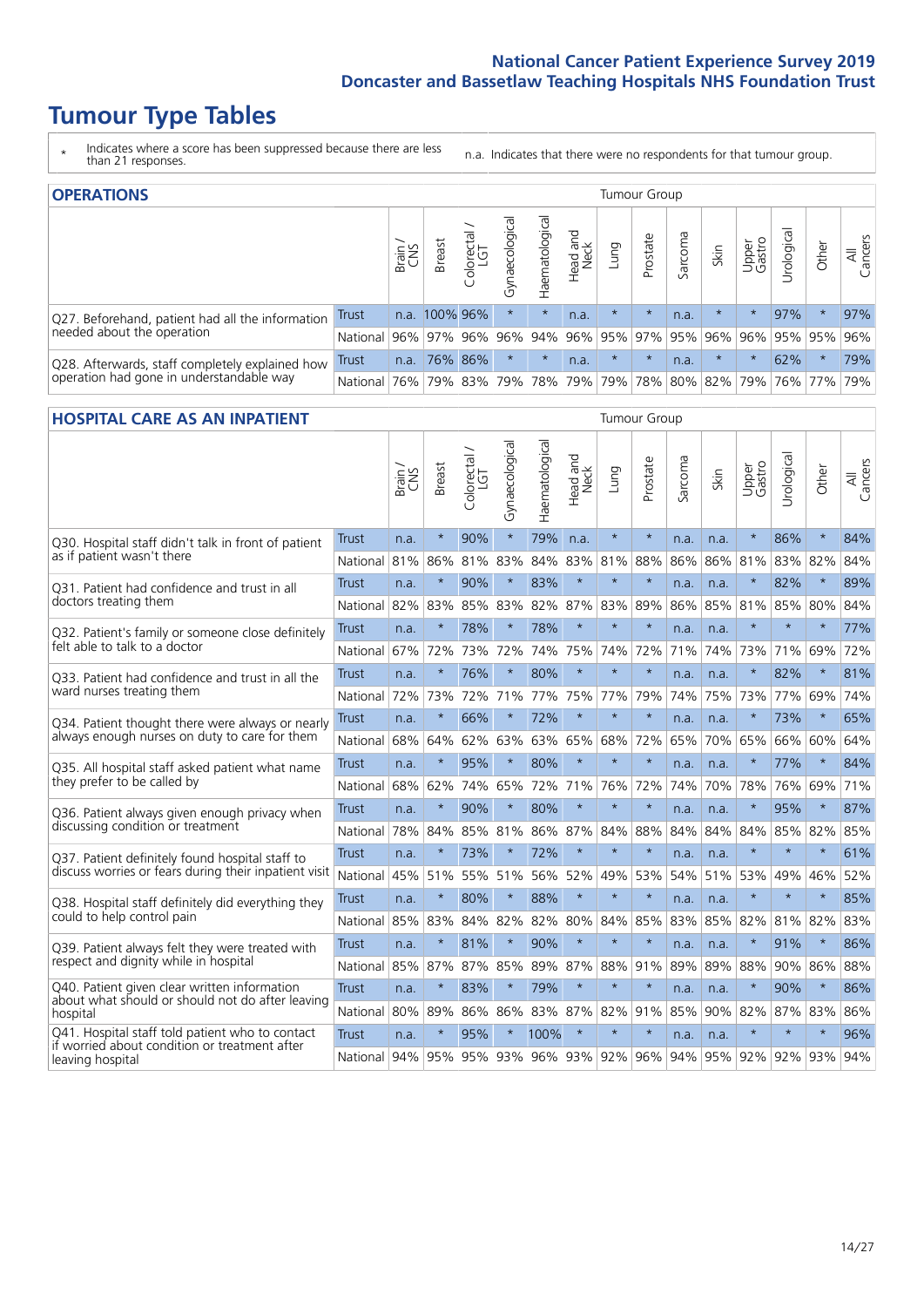# **Tumour Type Tables**

\* Indicates where a score has been suppressed because there are less than 21 responses.

n.a. Indicates that there were no respondents for that tumour group.

| <b>HOSPITAL CARE AS A DAY PATIENT / OUTPATIENT</b>                                                                       |              |       |               |                                 |                |                |                         |         |          | Tumour Group |         |                 |            |         |                |
|--------------------------------------------------------------------------------------------------------------------------|--------------|-------|---------------|---------------------------------|----------------|----------------|-------------------------|---------|----------|--------------|---------|-----------------|------------|---------|----------------|
|                                                                                                                          |              | Brain | <b>Breast</b> | ╮<br>olorectal<br>LGT<br>$\cup$ | Gynaecological | Haematological | ead and<br>Neck<br>Head | Lung    | Prostate | Sarcoma      | Skin    | Upper<br>Gastro | Urological | Other   | All<br>Cancers |
| Q43. Patient definitely found hospital staff to<br>discuss worries or fears during their outpatient or<br>day case visit | <b>Trust</b> | n.a.  | 74%           | 79%                             | $^\star$       | 72%            | $\star$                 | $\star$ | $\star$  | n.a.         | $\star$ | $\star$         | $\star$    | $\star$ | 73%            |
|                                                                                                                          | National     | 66%   | 68%           | 73%                             | 70%            | 73%            | 72%                     | 70%     | 74%      | 72%          | 72%     | 71%             | 67%        | 68%     | 71%            |
| Q44. Cancer doctor had the right documents at<br>patient's last outpatient appointment                                   | Trust        |       | n.a. 100%100% |                                 |                | 99%            | $\star$                 | $\star$ | $\star$  | n.a.         |         | $\star$         | 96%        | $\star$ | 98%            |
|                                                                                                                          | National     | 94%   | 96%           | 96%                             | 96%            | 97%            | 96%                     | 96%     | 96%      | 96%          | 96%     | 94%             | 96%        | 95%     | 96%            |
| Q46. Beforehand patient completely had                                                                                   | Trust        | n.a.  | 87%           | $\star$                         | $\star$        | $\star$        | n.a.                    | $\star$ | $\star$  | n.a.         | n.a.    | $\star$         | $\star$    | $\star$ | 86%            |
| all information needed about radiotherapy<br>treatment                                                                   | National     | 91%   | 88%           | 83%                             | 88%            | 84%            | 86%                     | 86%     | 88%      | 88%          | 84%     | 86%             | 83%        | 84%     | 86%            |
| Q47. Patient completely given understandable                                                                             | Trust        | n.a.  | 71%           | $\star$                         | n.a.           | $\star$        | n.a.                    | $\star$ | $\star$  | n.a.         | n.a.    | $\star$         | $\star$    | $\star$ | 60%            |
| information about whether radiotherapy was<br>working                                                                    | National     | 56%   | 60%           | 57%                             | 61%            | 62%            | 63%                     | 59%     | 60%      | 67%          | 57%     | 52%             | 59%        | 59%     | 60%            |
| Q49. Beforehand patient completely had all                                                                               | Trust        | n.a.  | $\star$       | $\star$                         | n.a.           | 90%            | n.a.                    | $\star$ | $\star$  | n.a.         | n.a.    | $\star$         | $^\star$   | $\star$ | 90%            |
| information needed about chemotherapy<br>treatment                                                                       | National     | 80%   | 82%           | 86%                             | 87%            | 85%            | 79%                     | 84%     | 86%      | 86%          | 90%     | 84%             | 85%        | 85%     | 84%            |
| Q50. Patient given enough information about<br>whether chemotherapy was working in a                                     | Trust        | n.a.  | $\star$       | $\star$                         | n.a.           | 59%            | n.a.                    | $\star$ | $\star$  | n.a.         | n.a.    | $\star$         |            | $\star$ | 69%            |
| completely understandable way                                                                                            | National     | 54%   | 62%           | 64%                             | 68%            | 75%            |                         | 57% 67% | 66%      | 71%          | 79%     | 61%             | 68%        | 69%     | 68%            |

#### **HOME CARE AND SUPPORT** Tumour Group

|                                                                                                                   |              | Brain | <b>Breast</b> | Colorectal<br>LGT | ᢛ<br>Gynaecologic | Haematological | ad and<br>Neck<br>Head | <b>Dung</b> | Prostate | Sarcoma | Skin    | Upper<br>Gastro | Urological | Other   | All<br>Cancers |
|-------------------------------------------------------------------------------------------------------------------|--------------|-------|---------------|-------------------|-------------------|----------------|------------------------|-------------|----------|---------|---------|-----------------|------------|---------|----------------|
| Q51. Hospital staff definitely gave family or<br>someone close all the information needed to<br>help care at home | <b>Trust</b> | n.a.  | 58%           | 74%               | $\star$           | 63%            | $\star$                | $\star$     | $\star$  | n.a.    | $\star$ | $\star$         | 48%        | $\star$ | 63%            |
|                                                                                                                   | National     | 58%   | 58%           | 63%               | 57%               | 62%            | 67%                    | 59%         | 61%      |         | 62% 65% | 60%             | 59%        | 55%     | 60%            |
| Q52. Patient definitely given enough support<br>from health or social services during treatment                   | Trust        | n.a.  | 52% 57%       |                   | $\star$           | 49%            | n.a.                   | $\star$     | $\star$  | n.a.    | n.a.    | $\star$         | $\star$    | $\star$ | 49%            |
|                                                                                                                   | National     | 42%   | 52%           | 60%               |                   | 45% 51%        | 59%                    | 50%         | 48%      |         | 53% 57% | 54%             | 48% 51%    |         | 52%            |
| Q53. Patient definitely given enough support                                                                      | Trust        | n.a.  | $\star$       | $\star$           | $\star$           | 61%            | n.a.                   | $\star$     | $\star$  | n.a.    | n.a.    | $\star$         | $\star$    | $\star$ | 53%            |
| from health or social services after treatment                                                                    | National     | 39%   | 41%           | 53%               | 39%               | 43%            | 56%                    | 40%         | 46%      |         | 48% 59% | 47%             | 44%        | 44%     | 45%            |

| <b>CARE FROM YOUR GENERAL PRACTICE</b>                                                                     |              |        |               |                        |               |                |                  |         | <b>Tumour Group</b> |         |                                     |                 |                       |         |                |
|------------------------------------------------------------------------------------------------------------|--------------|--------|---------------|------------------------|---------------|----------------|------------------|---------|---------------------|---------|-------------------------------------|-----------------|-----------------------|---------|----------------|
|                                                                                                            |              | Brain, | <b>Breast</b> | ╮<br>Colorectal<br>LGT | Gynaecologica | Haematological | Head and<br>Neck | Lung    | Prostate            | Sarcoma | Skin                                | Upper<br>Gastro | $\sigma$<br>Urologica | Other   | All<br>Cancers |
| Q54. GP given enough information about<br>patient's condition and treatment                                | Trust        | n.a.   | 100%100%      |                        | $\star$       | 97%            | $\star$          | $\star$ | $\star$             | n.a.    | $\star$                             | $\star$         | 71%                   | $\ast$  | 96%            |
|                                                                                                            | National 91% |        |               |                        | 96% 95% 95%   |                | 96% 94% 94%      |         | 96%                 |         | 94% 96% 93% 95% 94%                 |                 |                       |         | 95%            |
| Q55. General practice staff definitely did<br>everything they could to support patient during<br>treatment | <b>Trust</b> | n.a.   |               | 48% 65%                | $\star$       | 46%            | n.a.             | $\star$ | $\star$             | n.a.    | $\star$                             | $\star$         | $\star$               | $\star$ | 51%            |
|                                                                                                            | National 55% |        |               |                        | 58% 59% 56%   |                |                  |         |                     |         | 56% 59% 56% 64% 56% 65% 59% 59% 55% |                 |                       |         | 58%            |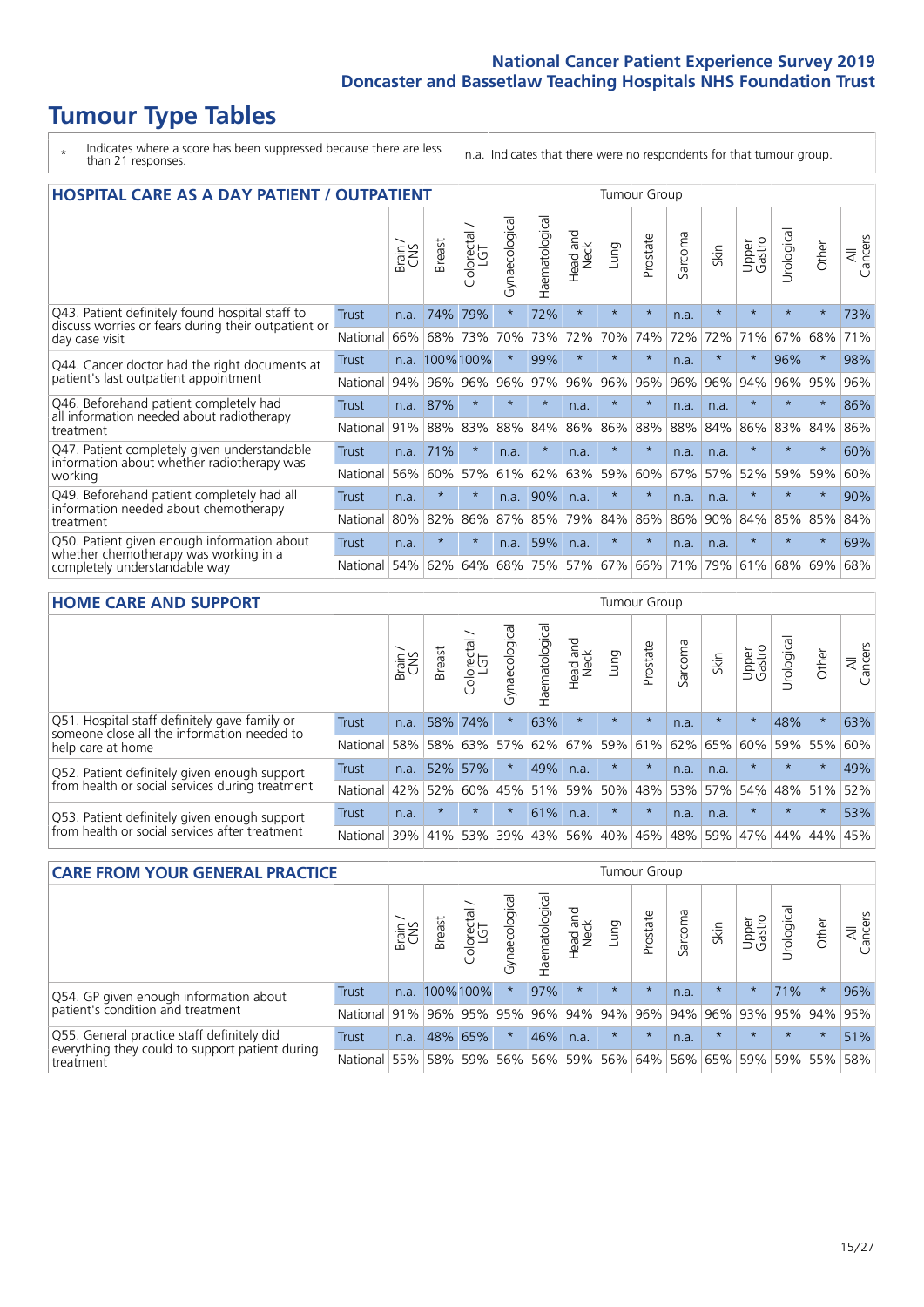# **Tumour Type Tables**

- \* Indicates where a score has been suppressed because there are less than 21 responses.
- n.a. Indicates that there were no respondents for that tumour group.

| <b>YOUR OVERALL NHS CARE</b> |
|------------------------------|
|------------------------------|

| <b>YOUR OVERALL NHS CARE</b>                                    |          |       |               |                   |                |                |                         |          | <b>Tumour Group</b> |              |         |                 |            |          |                |
|-----------------------------------------------------------------|----------|-------|---------------|-------------------|----------------|----------------|-------------------------|----------|---------------------|--------------|---------|-----------------|------------|----------|----------------|
|                                                                 |          | Brain | <b>Breast</b> | Colorectal<br>LGT | Gynaecological | Haematological | ead and<br>Neck<br>Head | Lung     | Prostate            | arcoma<br>ιñ | Skin    | Upper<br>Gastro | Urological | Other    | All<br>Cancers |
| Q56. Different people treating and caring for                   | Trust    | n.a.  | 73%           | 84%               | $\star$        | 73%            | $\star$                 | 83%      | $\star$             | n.a.         |         | $\star$         | 65%        | $\star$  | 75%            |
| patient always work well together to give best<br>possible care | National | 60%   | 73%           | 73%               | 69%            | 75%            | 73%                     | 73%      | 75%                 | 70%          | 79%     | 69%             | 74%        | 68%      | 73%            |
| Q57. Patient given a care plan                                  | Trust    | n.a.  | 34%           | 36%               |                | 35%            | n.a.                    | $^\star$ | $\star$             | n.a.         | n.a.    |                 | 19%        | $^\star$ | 33%            |
|                                                                 | National | 36%   | 41%           | 40%               | 34%            | 36%            | 39%                     | 36%      | 40%                 | 34%          | 44%     | 36%             | 33%        | 31%      | 38%            |
| Q58. Overall the administration of care was good                | Trust    | n.a.  | 90%           | 94%               |                | 93%            | $\star$                 | 95%      | $\star$             | n.a.         | $\star$ | $\star$         | 83%        | $\star$  | 92%            |
| or very good                                                    | National | 85%   | 90%           | 88%               | 87%            | 91%            | 90%                     | 90%      | 88%                 | 88%          | 90%     | 86%             | 85%        | 87%      | 89%            |
| Q59. Patient felt length of time for attending                  | Trust    | n.a.  | 78%           | 78%               |                | 81%            | $\star$                 | 82%      | $\star$             | n.a.         |         | $\star$         | 82%        | $\star$  | 79%            |
| clinics and appointments for cancer was about<br>right          | National | 58%   | 68%           | 73%               | 66%            | 66%            | 71%                     | 71%      | 76%                 | 68%          | 73%     | 66%             | 75%        | 64%      | 69%            |
| Q60. Someone discussed with patient whether                     | Trust    | n.a.  | 22%           | 21%               |                | 17%            | n.a.                    | 36%      | $\star$             | n.a.         | n.a.    |                 | 14%        | $\star$  | 19%            |
| they would like to take part in cancer research                 | National | 42%   | 30%           | 32%               | 31%            | 33%            | 21%                     | 34%      | 31%                 | 36%          | 20%     | 36%             | 21%        | 32%      | 30%            |
| Q61. Patient's average rating of care scored from               | Trust    | n.a.  | 9.1           | 9.2               | $\star$        | 9.1            | $\star$                 | 9.5      | $\star$             | n.a.         |         | $\star$         | 8.4        | $\star$  | 9.0            |
| very poor to very good                                          | National | 8.6   | 8.9           | 8.8               | 8.7            | 8.9            | 8.8                     | 8.8      | 8.8                 | 8.8          | 8.9     | 8.7             | 8.7        | 8.7      | 8.8            |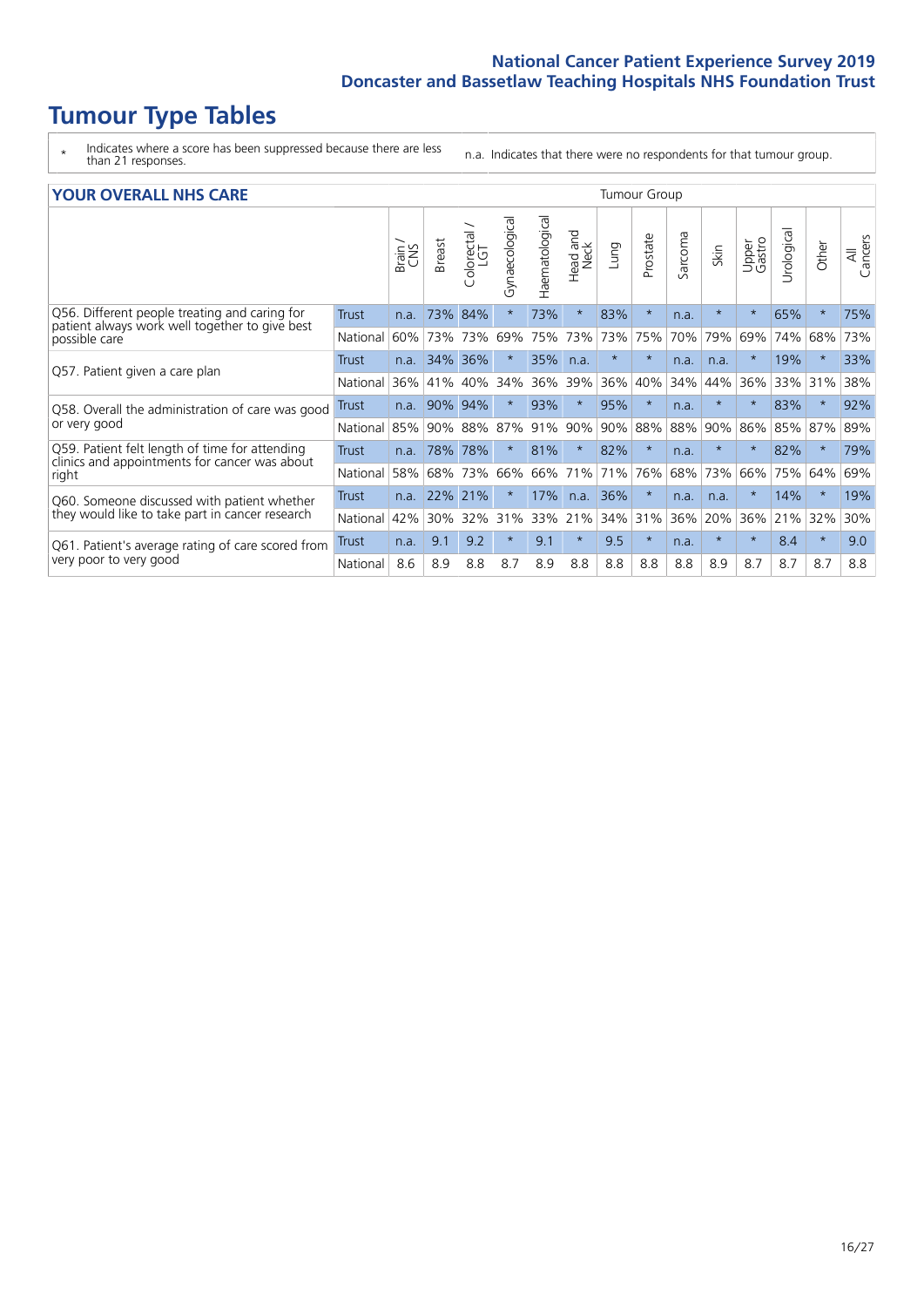### **Year on Year Charts**





#### **DIAGNOSTIC TESTS**





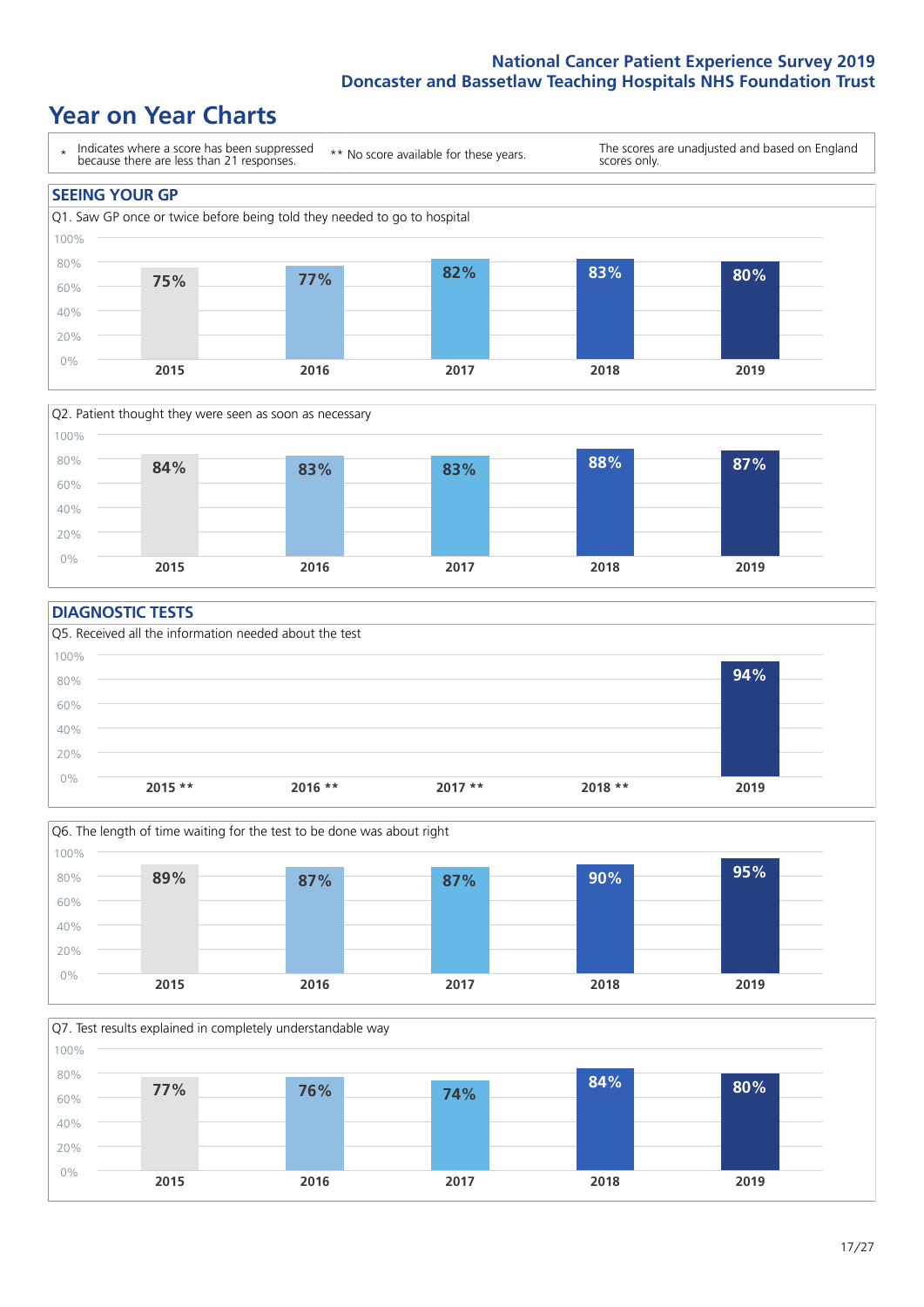### **Year on Year Charts**









#### **DECIDING THE BEST TREATMENT FOR YOU** Q14. Patient felt that treatment options were completely explained 0% 20% 40% 60% 80% 100% **2015 2016 2017 2018 2019 85% 80% 82% 85% 83%**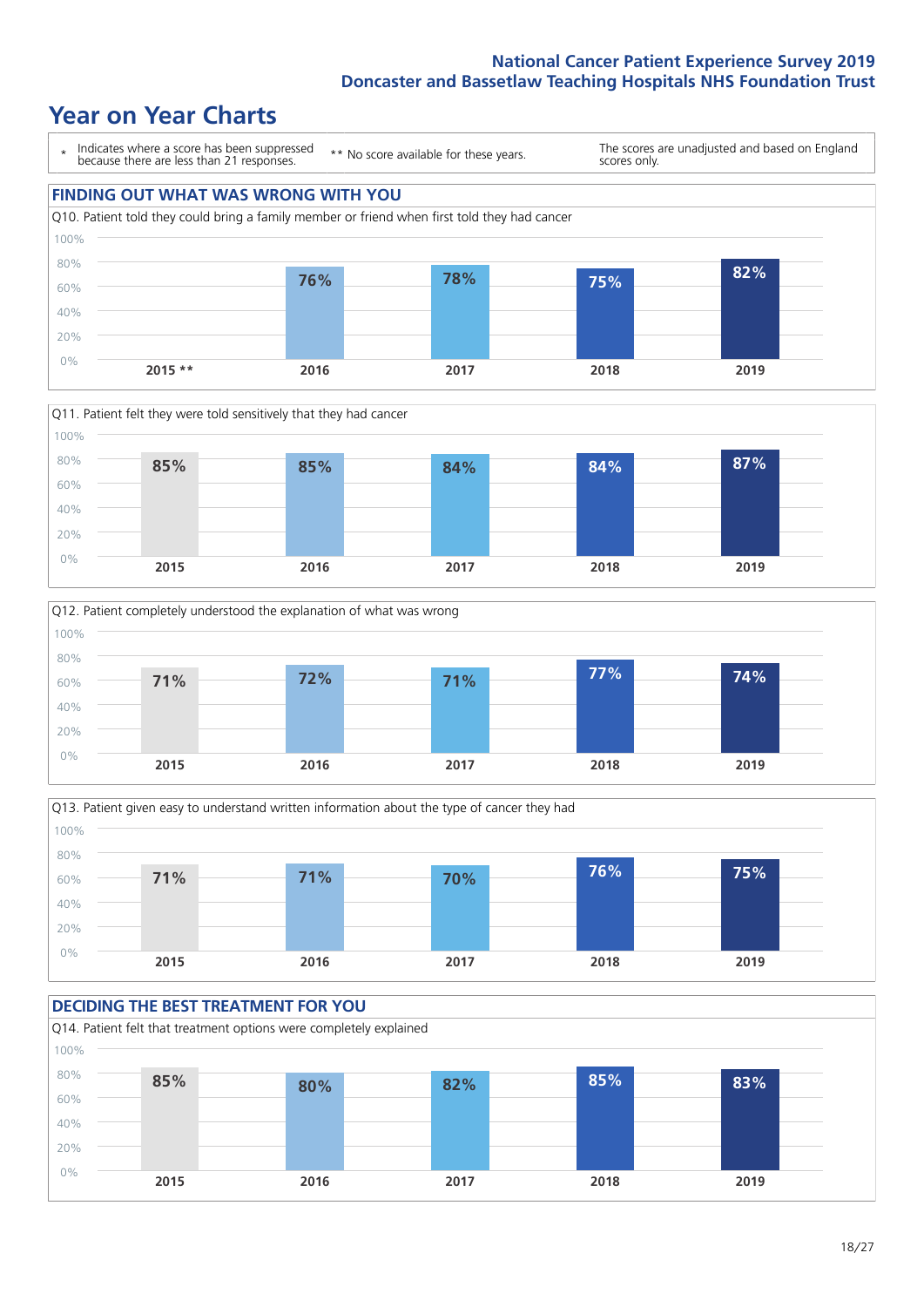### **Year on Year Charts**









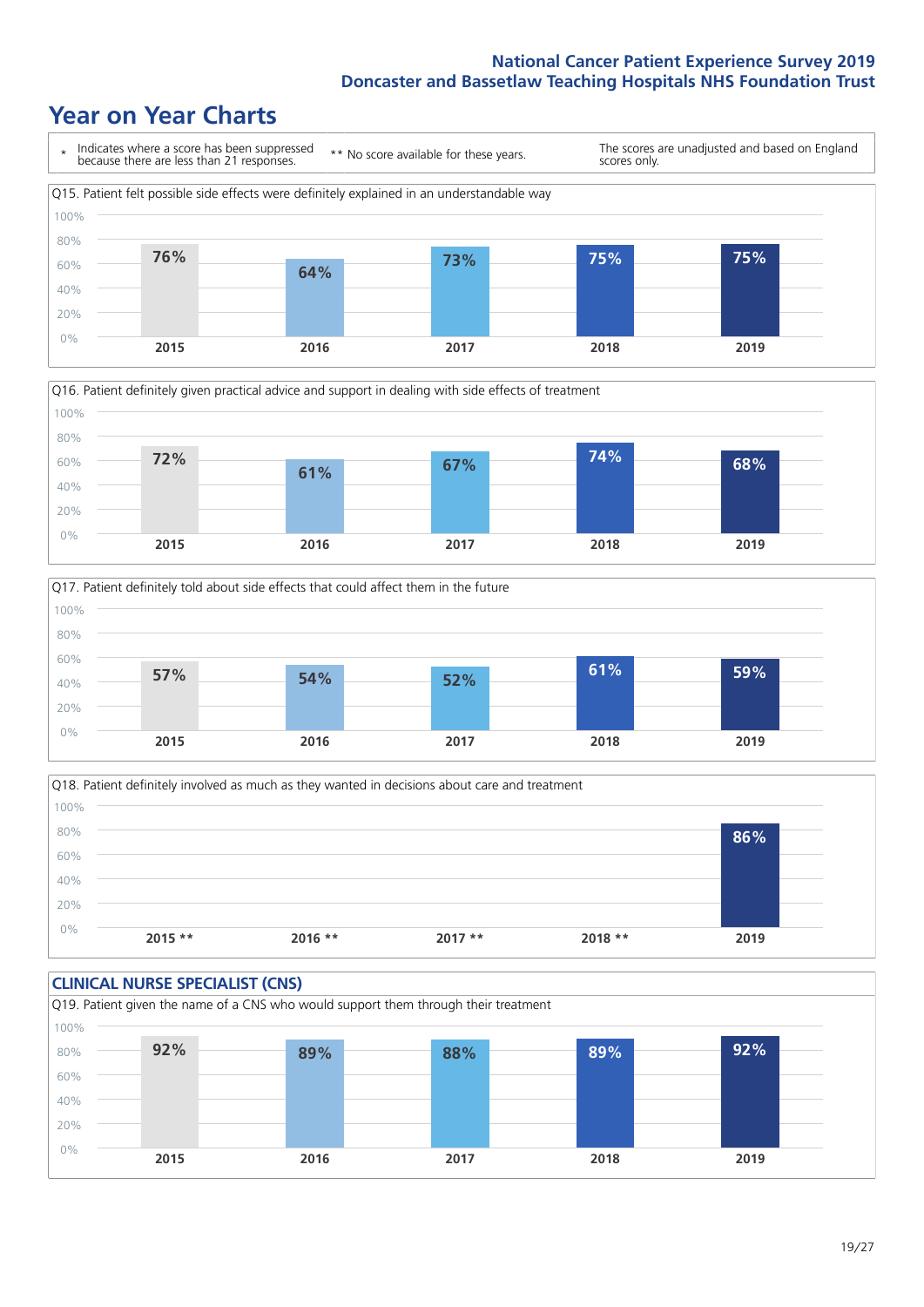### **Year on Year Charts**









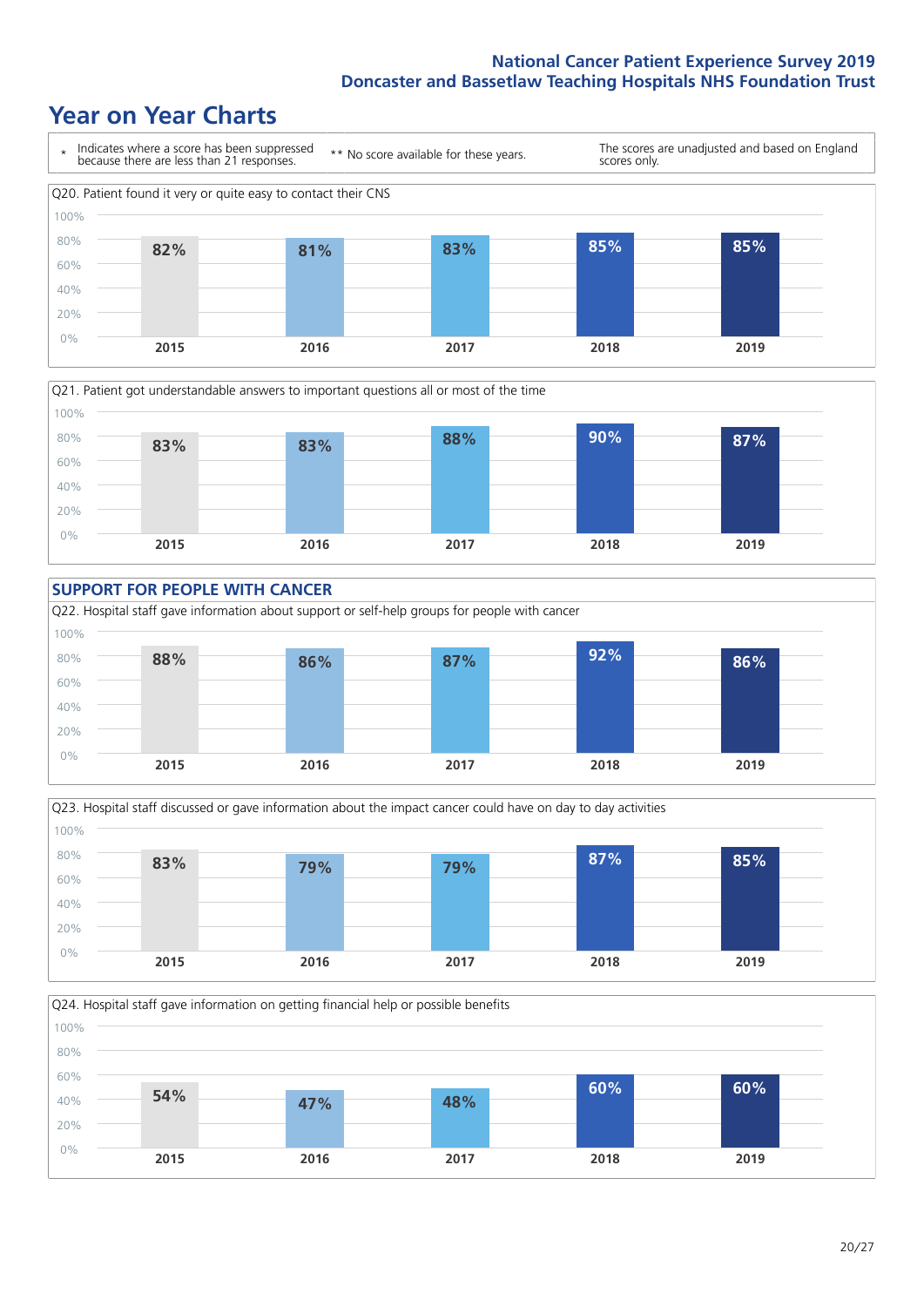### **Year on Year Charts**



#### **OPERATIONS**





#### **HOSPITAL CARE AS AN INPATIENT** Q30. Hospital staff didn't talk in front of patient as if patient wasn't there 0% 20% 40% 60% 80% 100% **2015 \*\* 2016 \*\* 2017 \*\* 2018 \*\* 2019 84%**

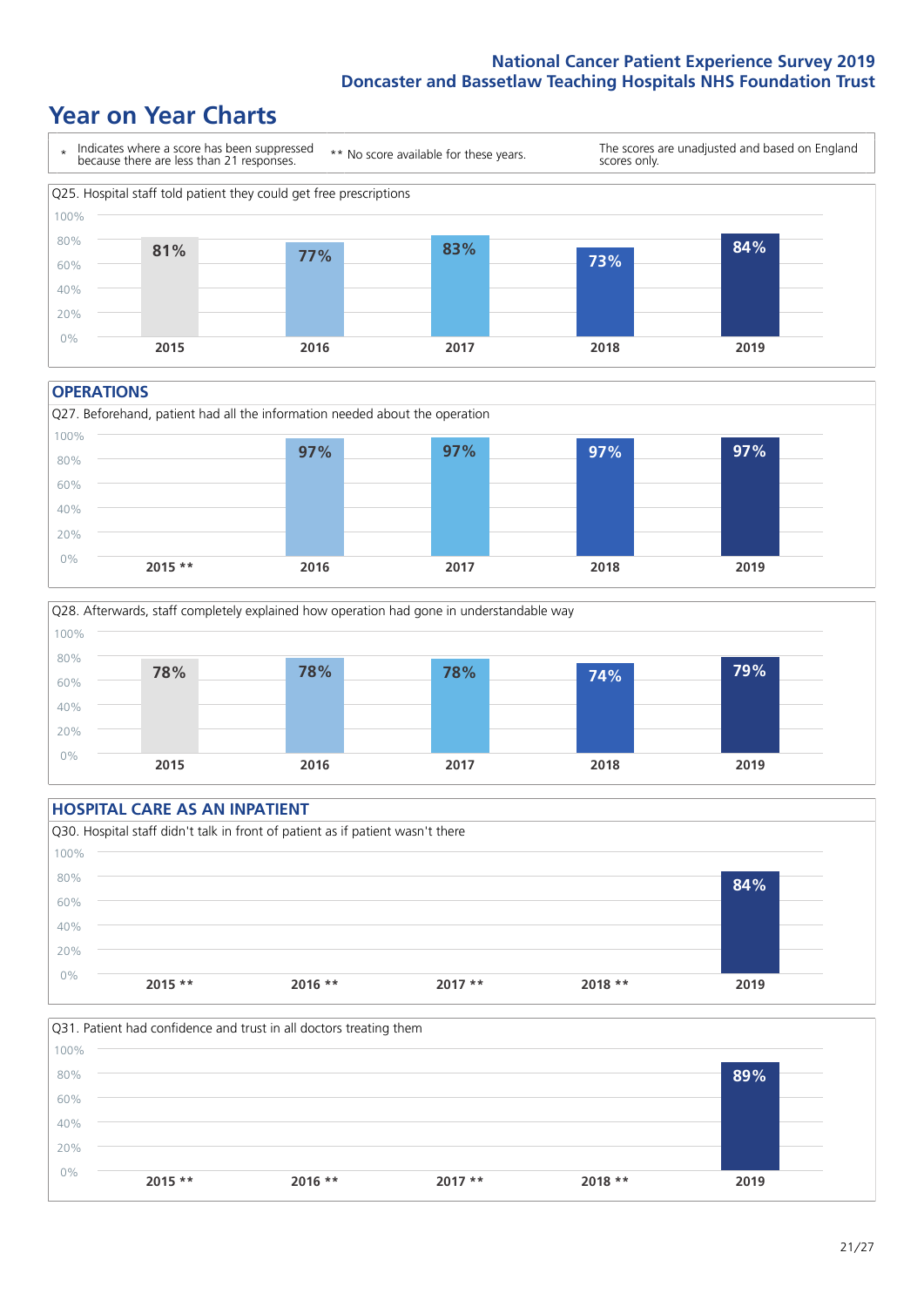### **Year on Year Charts**









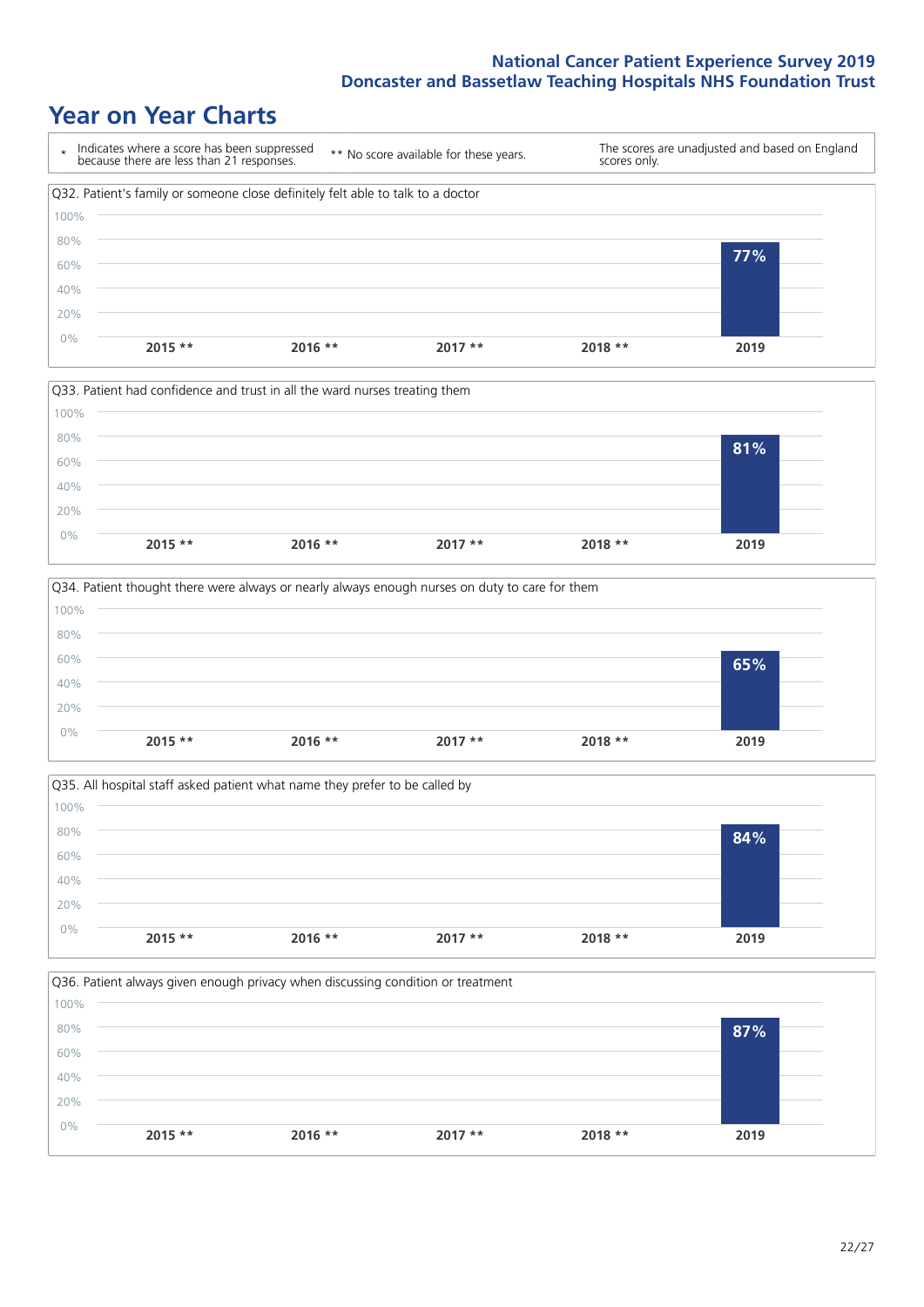### **Year on Year Charts**









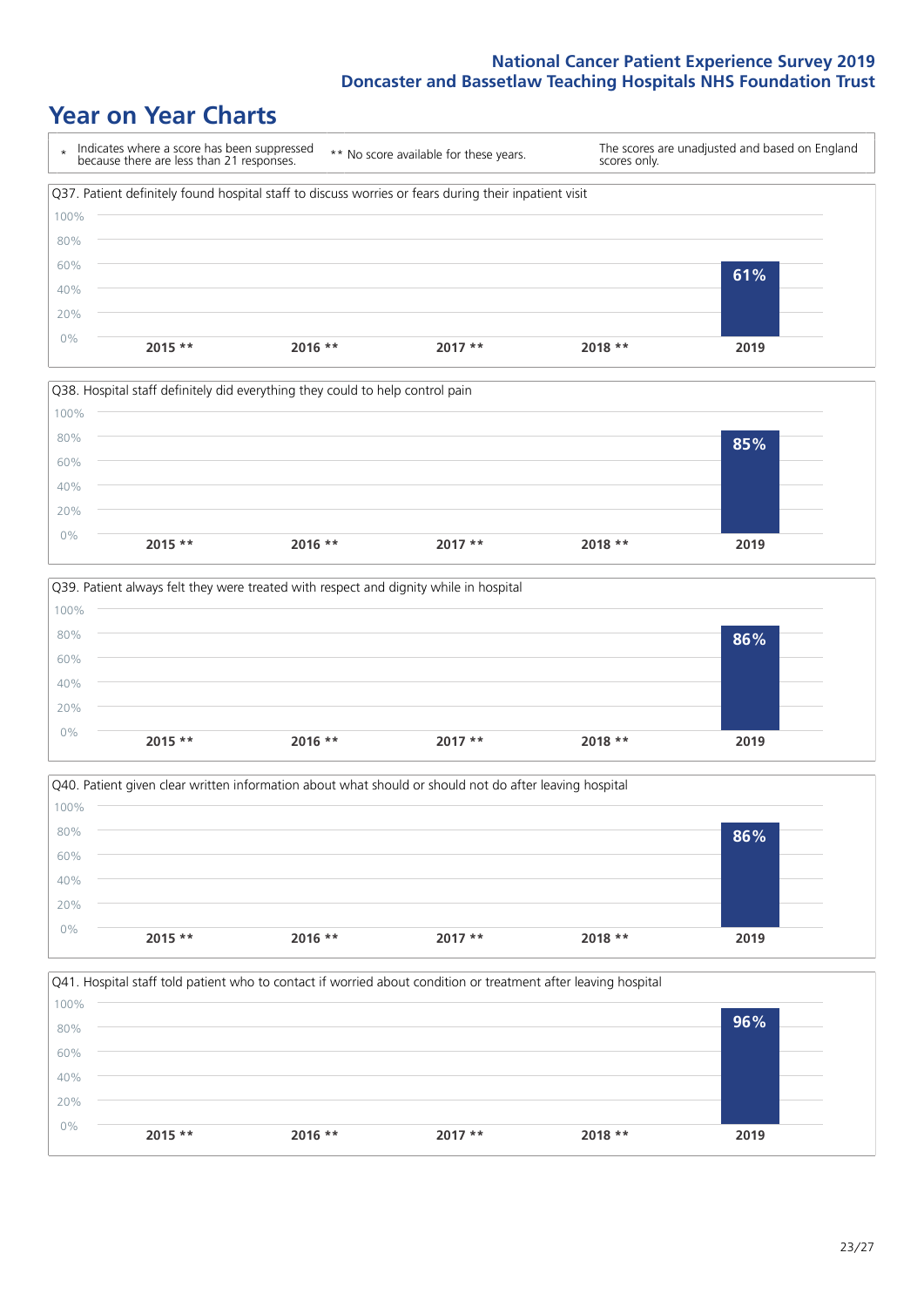### **Year on Year Charts**

\* Indicates where a score has been suppressed because there are less than 21 responses.

\*\* No score available for these years.

The scores are unadjusted and based on England scores only.









Q49. Beforehand patient completely had all information needed about chemotherapy treatment

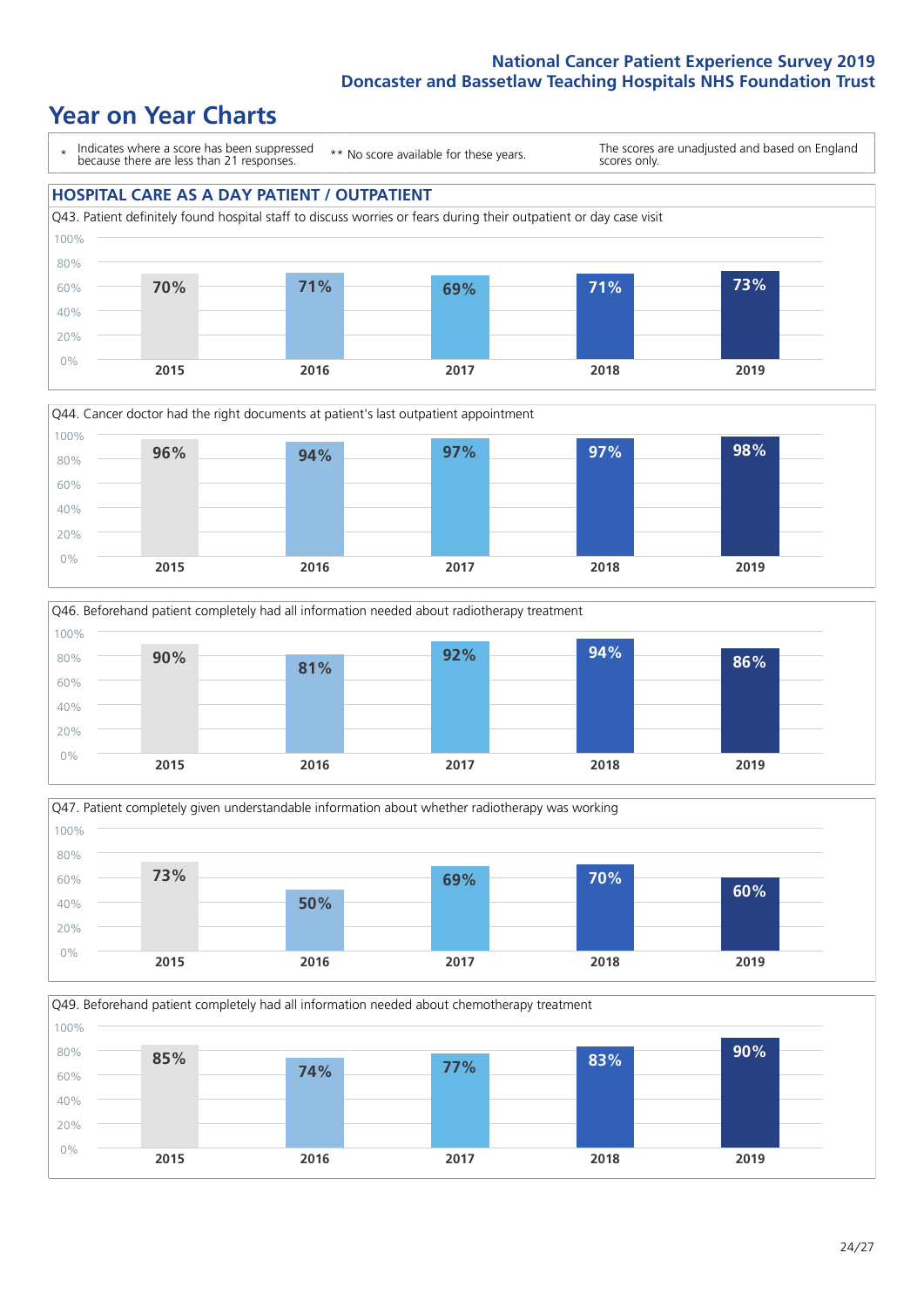### **Year on Year Charts**



#### **HOME CARE AND SUPPORT**







#### **CARE FROM YOUR GENERAL PRACTICE** Q54. GP given enough information about patient's condition and treatment 0% 20% 40% 60% 80% 100% **2015 2016 2017 2018 2019 95% 92% 91% 96% 96%**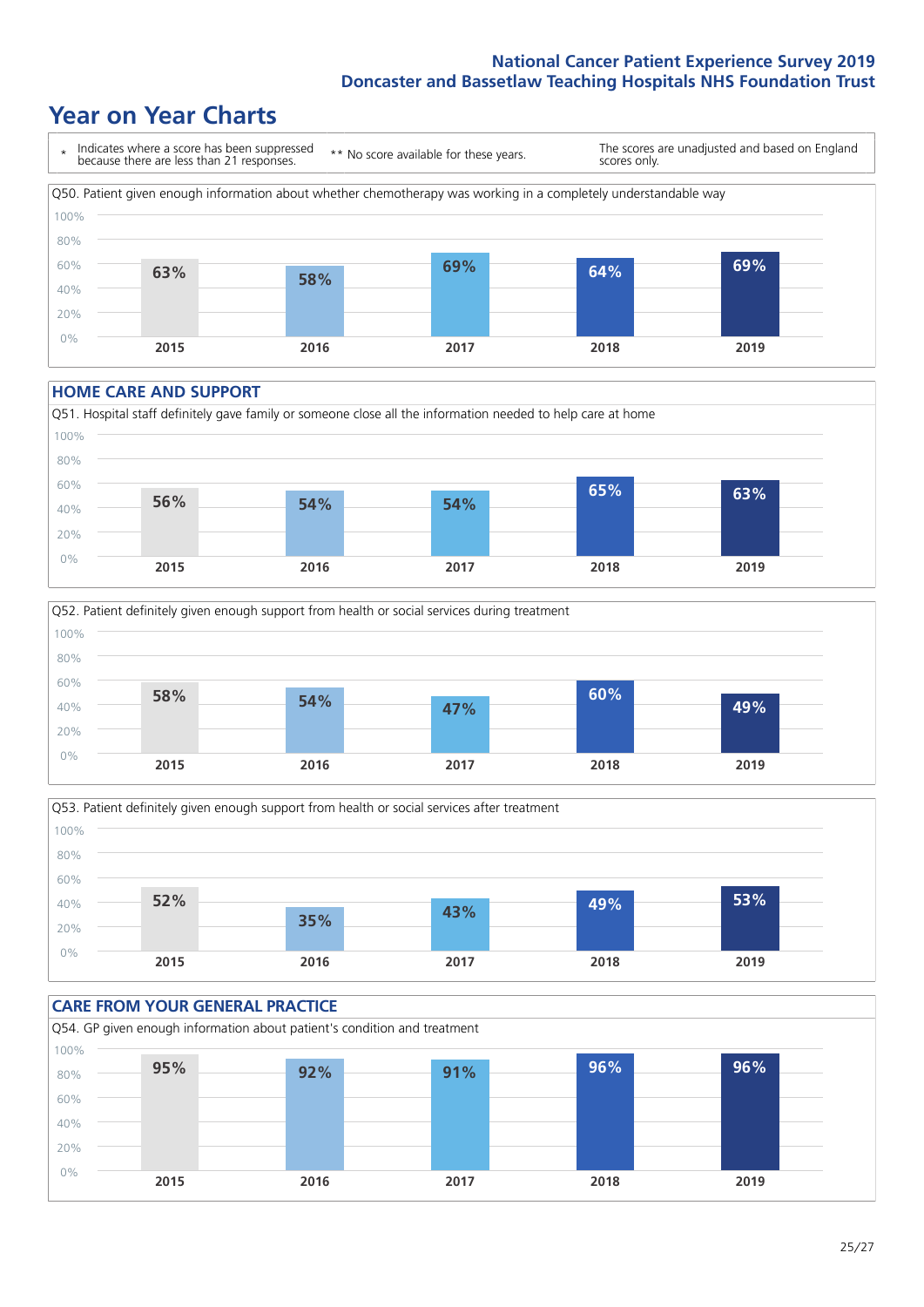### **Year on Year Charts**



#### **YOUR OVERALL NHS CARE**







Q59. Patient felt length of time for attending clinics and appointments for cancer was about right 100%